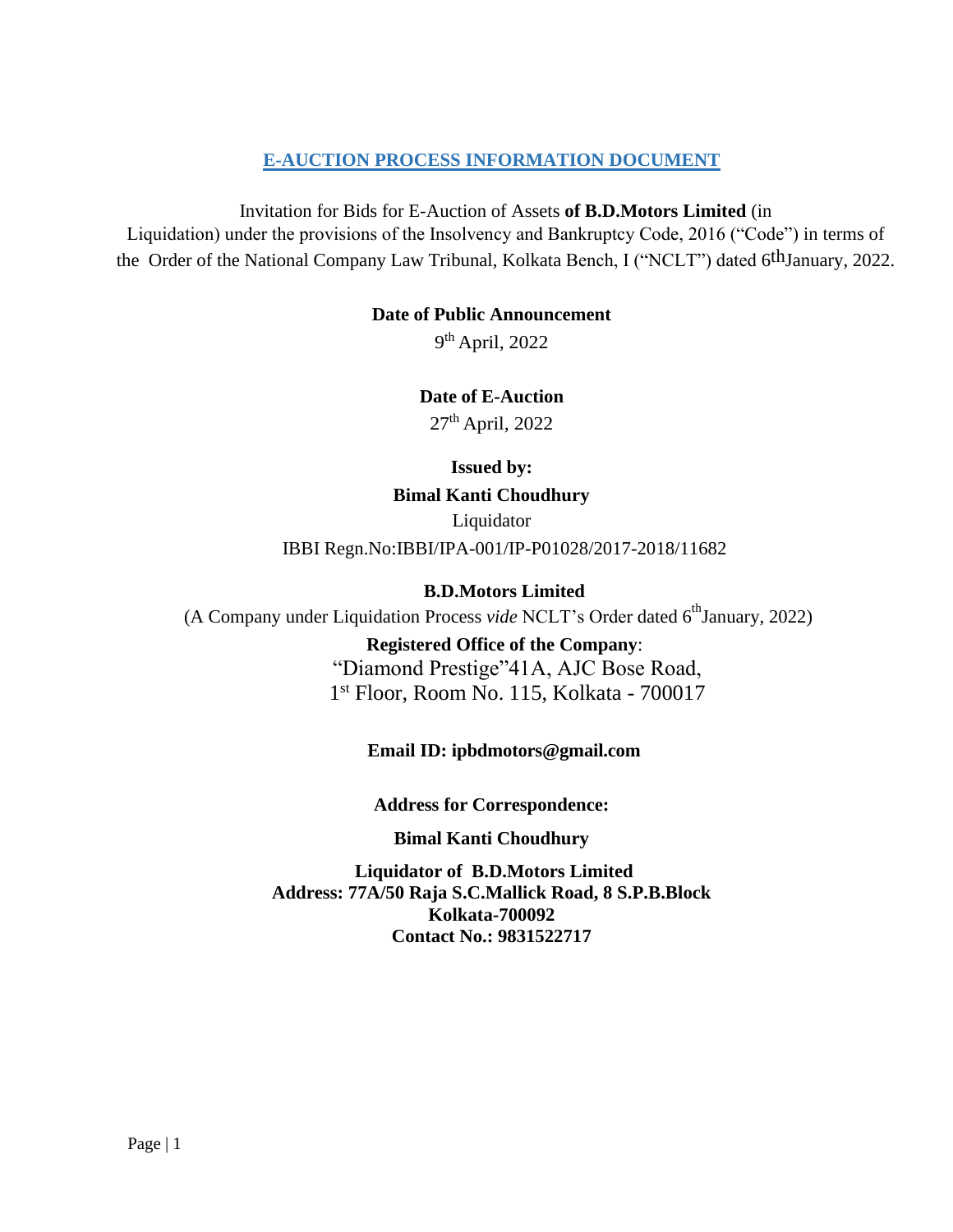- 1. This E-Auction Process Information Document is issued only for the Interested Bidders.
- 2. Terms and Conditions, deadlines etc. for participating in the E-Auction are provided in the E-Auction Process Information Document. As there is no functional website of B.D.Motors Limited (in Liquidation), the timelines, notifications, updates and other details for the E-Auction Process are available from the Liquidator.
- 3. Bidders desirous to submit their Bid have to submit their Bids on E-Auction Portal [www.right2vote.in/](http://www.right2vote.in/)eauction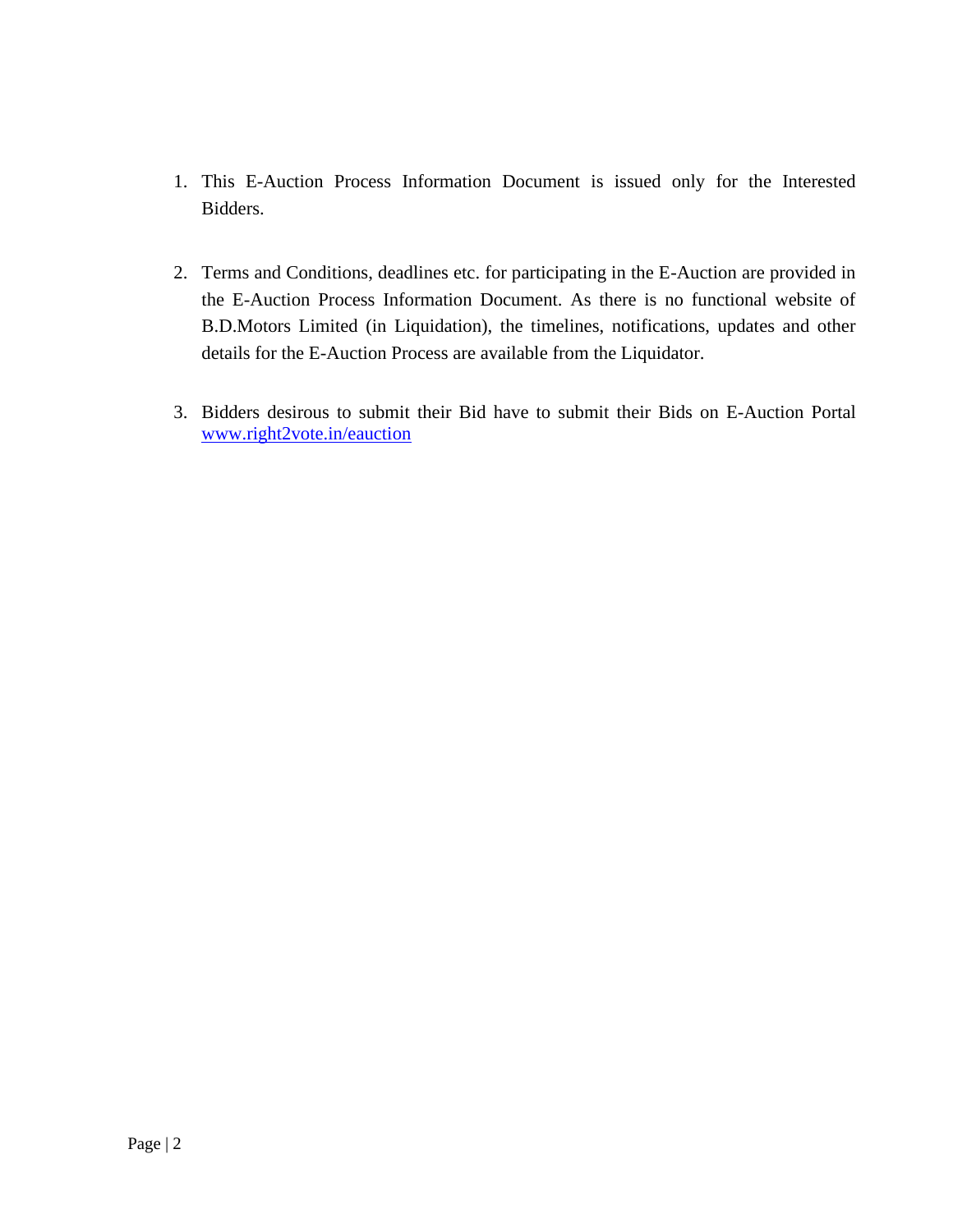#### **DISCLAIMER**

- *1. This E-Auction Process Information Document is issued by Bimal Kanti Choudhury, the Liquidator appointed by the NCLT, Kolkata Bench, in the matter of B.D.Motors Limited (in Liquidation) for general information purposes only.*
- *2. The purpose of this document is to lay out the process for submitting the E-Auction Bids for the Assets of B.D.Motors Limited (in Liquidation) (the"Company"or"Corporate Debtor")in accordance with the Insolvency and Bankruptcy Code, 2016 and The Insolvency and Bankruptcy Board of India (Liquidation Process) Regulations, 2016('IBC').*
- *3. This document is not a statutory document and it has not been approved or registered with any regulatory or statutory authority of Government of India or any State Government. Nothing herein or in materials relating to the E-Auction Process Information Documents should be construed as legal, financial, accounting, regulatory or tax advice by the Liquidator.*
- *4. It is to be noted that no information being provided in this E-Auction Process Information Document, is claimed to be comprehensive. Independent due diligence of the intended users of this document or the bidders is highly recommended.*
- *5. This E-Auction Process Information Document and information contained herein or disclosed should not be printed, reproduced, transmitted, sold, distributed, or published by the recipient, without prior written approval from the Liquidator.*
- *6. Neither the Liquidator, nor his Partners, Legal Associates, etc. shall be liable for any damages, whether direct or indirect, including loss of revenue or profits that may arise from or in connection with the use of this E-Auction Process Information Document, including for the E-Auction Participant not being selected as a Successful Auction Participant or on account of any decision taken by the Liquidator.*
- *7. Further, apart from the provisions set out in this E-Auction Process Information Document, the E-Auction process applicant shall be responsible for fully satisfying the requirements and provisions of the Insolvency and Bankruptcy Code 2016 and of the Insolvency and Bankruptcy Board of India (Liquidation Process) Regulations 2016 as well as all laws in force that are or may be applicable to the applicant.*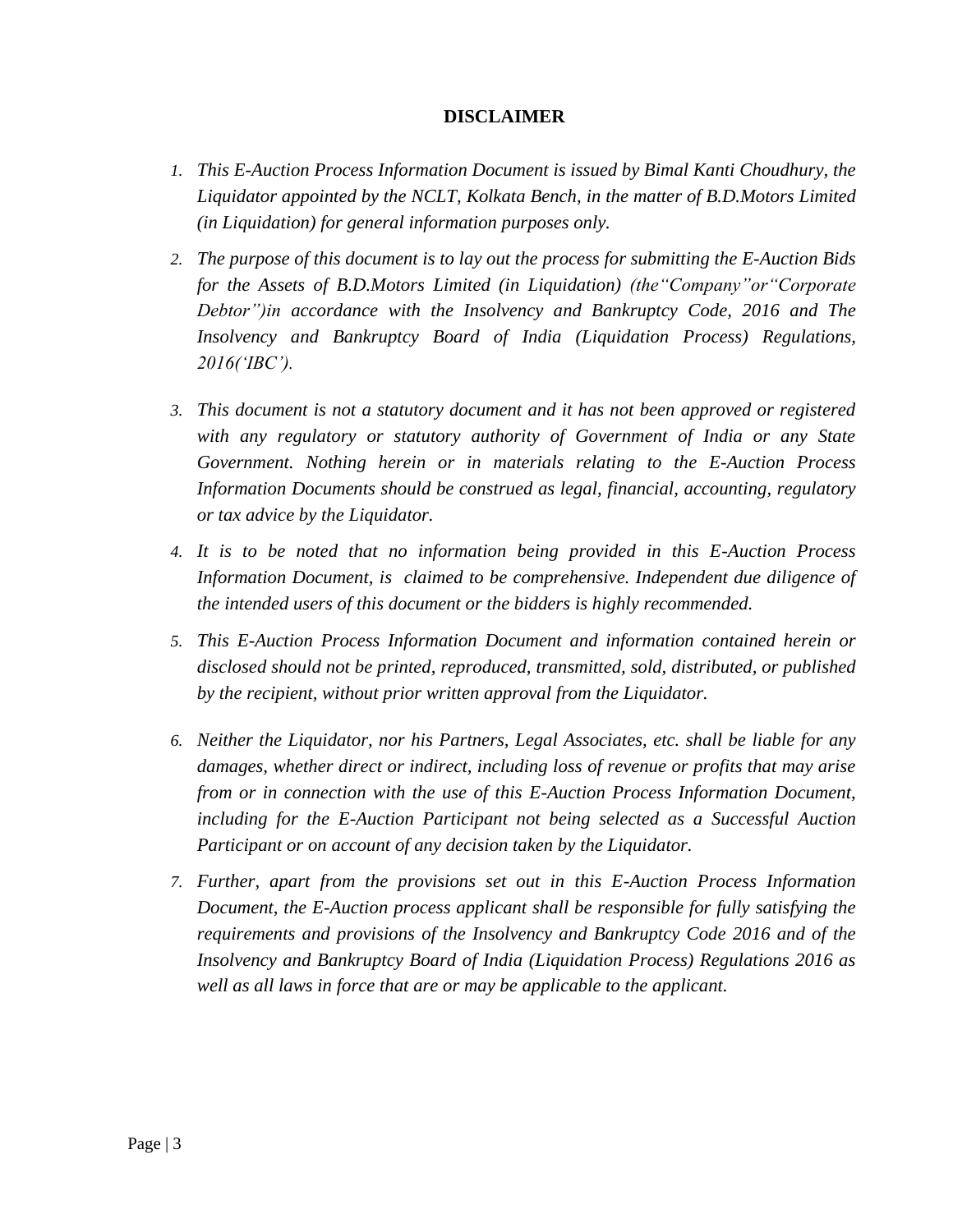- *8. It is to be noted that by procuring a copy of this E-Auction Process Information Document, the recipient accepts the terms of this disclaimer, which forms an integral part of this E-Auction Process Information Document and part of all the other terms and conditions of this E-Auction Process Information Document.*
- *9. Under no circumstances shall the E-Auction Participant make any contact, direct or indirect, by any mode whatsoever, with the Company until the Liquidator gives his Written Permission.*
- *10. The Property and Assets of the Company consisting of Land, Buildings, movables like Plant and Machinery, etc. situated at Asansol, West Bengal, are proposed to be sold on"As is where is "basis, "As is what is" basis, "Whatever there is" basis and "No recourse" basis and the proposed sale of assets of the Company does not entail transfer of any other title, except the title which the Company had on its assets at Asansol as on date of transfer. The Liquidator does not take or assume any responsibility for any shortfall or defect or shortcoming in the moveable/immoveable assets of the Company situated at Asansol.*
- *11. The E-Auction Participant shall bear all its costs and charges associated with or relating to the preparation and submission of its bid including but not limited to Physical and Electronic preparation, copying, postage, delivery fees, expenses associated with any demonstrations or presentations which may be required by the Liquidator or any other costs incurred in connection with or relating to its bid.*
- *12. This E-Auction Process Information Document is neither an agreement nor an offer by the Liquidator to the Prospective Bidders or any other person. The objective of this E-Auction Process Information Document is to provide interested parties with information that may be useful to them in making their bids. It may be noted that the assumptions, assessments, statements and information contained in the E-Auction Process Information Document may not be complete, accurate, adequate or correct. Each Bidder should, therefore, conduct its own due-diligence, investigations and analysis and should also check the accuracy, adequacy, correctness, reliability and completeness of the assumptions, assessments, statements and information contained in this E-Auction Process Information Document and may get independent advice from appropriate sources.*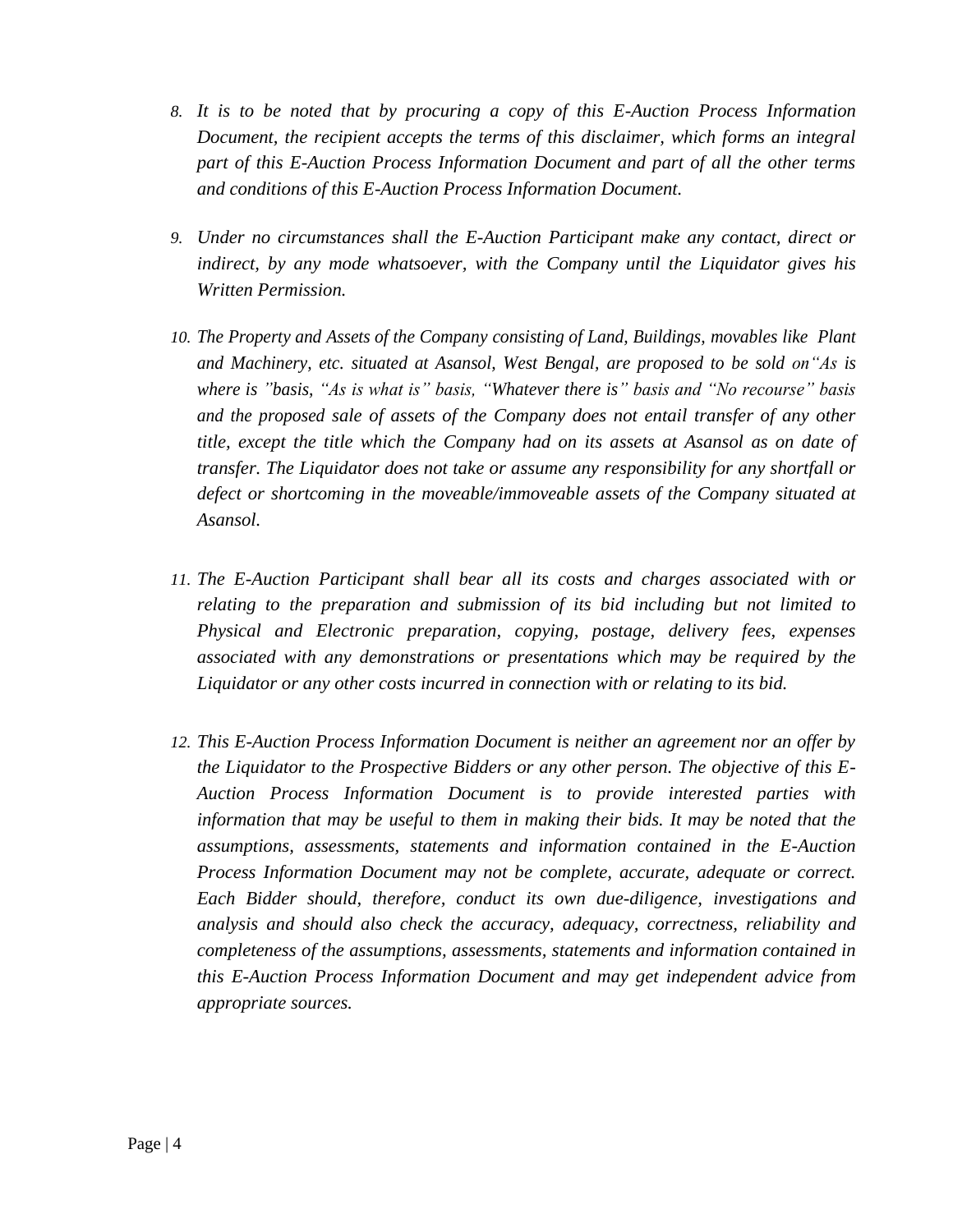*13. Information provided in this E-Auction Process Information Document to the Bidder(s) has been collected and collated from several sources. The information given by no means claims to be an exhaustive account of statutory requirements and should not be regarded as complete. The Liquidator accepts no liability or responsibility for the authenticity, accuracy or otherwise for any statement or information contained in the E-Auction Process Information Document.*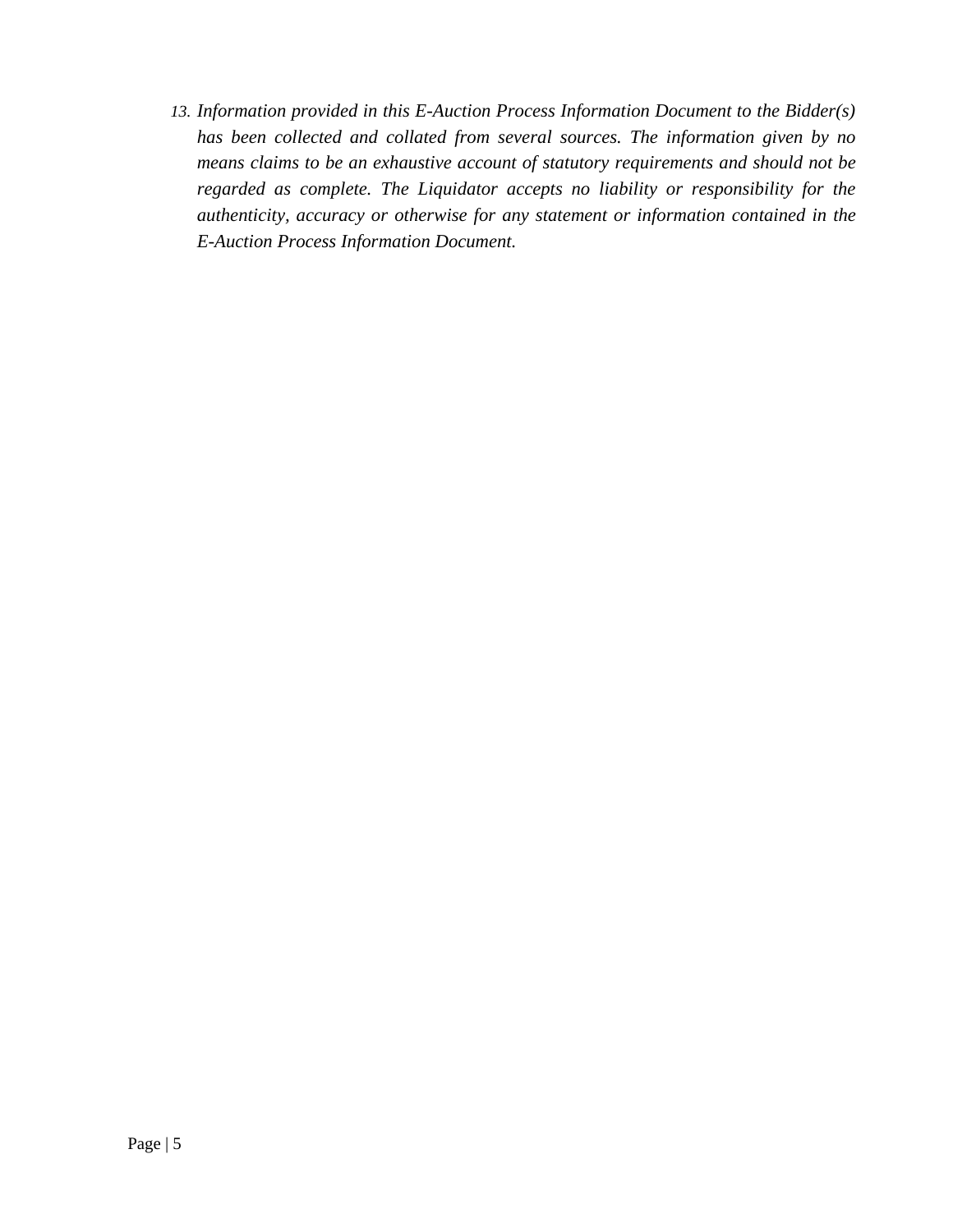# **INDEX**

| S.No             | <b>PARTICULARS</b>                                | Page           |
|------------------|---------------------------------------------------|----------------|
|                  |                                                   | No.            |
| 1                | <b>INFORMATION MUST BE READ BEFORE BIDDING</b>    | $\overline{7}$ |
| $\overline{2}$   | <b>KEY DEFINITIONS</b>                            | 9              |
| 3                | <b>INTRODUCTION</b>                               | 11             |
| 4                | THE COMPANY AND OVERVIEW OF IT'S ASANSOL PROPERTY | 11             |
| 5                | <b>ELIGIBILITY</b>                                | 12             |
| 6                | DOCUMENTS REQUIRED TO BE SUBMITTED TO ASCERTAIN   | 13             |
|                  | <b>ELIGIBILITY OF THE BIDDER</b>                  |                |
| 7                | PHYSICALVERIFICATION AND SITEVISIT                | 14             |
| 8                | <b>DUE DILIGENCE</b>                              | 14             |
| $\boldsymbol{9}$ | <b>ASSETS TO BE AUCTIONED AND RESERVE PRICES</b>  | 15             |
| 10               | <b>EARNEST MONEY DEPOSIT (EMD)</b>                | 15             |
| 11               | <b>DECLARATION OF SUCCESSFUL BIDDER</b>           | 17             |
| 12               | FRAUDULENT AND CORRUPT PRACTICES                  | 17             |
| 13               | <b>COSTS, EXPENSES AND TAX IMPLICATIONS</b>       | 19             |
| 14               | <b>GOVERNING LAW AND JURISDICTION</b>             | 20             |
| 15               | <b>TIME TABLE</b>                                 | 20             |
| 16               | <b>FORMAT A</b>                                   | 23             |
| 17               | <b>ANNEXURE I</b>                                 | 25             |
| 18               | <b>ANNEXURE II</b>                                | 25             |
| 19               | <b>ANNEXURE III</b>                               | 33             |
| 20               | <b>ANNEXURE IV</b>                                | 36             |
| 21               | <b>ANNEXURE V</b>                                 | 38             |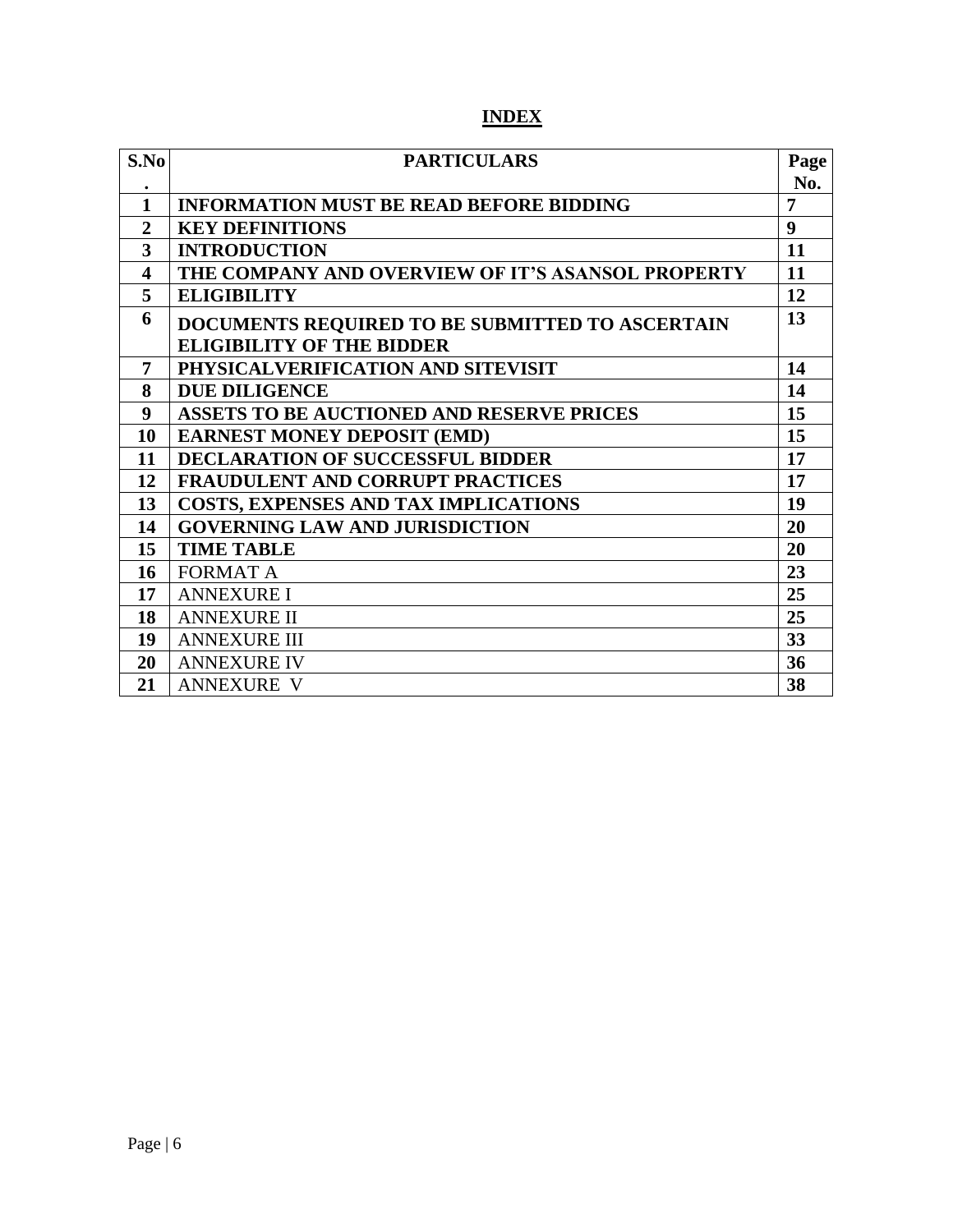# **6. INFORMATION MUST BE READ BEFORE BIDDING**

- 1. This E-Auction Process Information Document has been issued for the purpose of carrying out electronic auction (**E-Auction**) of assets of B.D. Motors Limited (in liquidation) at Asansol, (the "**Company**" or "**Corporate Debtor**") under the provisions of the Insolvency and Bankruptcy Code, 2016 and the Insolvency and Bankruptcy Board of India (Liquidation Process) Regulations, 2016 (**Liquidation Process Regulations**).
- 2. The information provided in this E-Auction Process Information Document should be read together with the provisions of the Code and the Liquidation Process Regulations. In the event of a conflict between this E-Auction Process Information Document and the Code or the Liquidation Process Regulations, the provisions of the Code or the Liquidation Process Regulations, as the case may be, shall always prevail.
- 3. The information contained in this E-Auction Process Information Document or subsequently provided to Bidder(s), whether verbally or in documentary or any other form by or on behalf of the Liquidator, is provided to Bidder(s) on the terms and conditions as set out in this E-Auction Process Information Document.
- 4. The Liquidator may, in his absolute discretion, but without being under any obligation to do so, update, amend or supplement the information, assessment or assumptions contained in this E-Auction Process Information Document.
- 5. The issuance of this E-Auction Process Information Document does not imply that the Liquidator is bound to select a Bidder or to appoint the Preferred Bidder as Successful Bidder for the assets of the company situated at Asansol and the Liquidator reserves the right to reject all or any of the Bidders or bids without assigning any reason whatsoever.
- **6.** Right2Vote Infotech Private Limited, Address: B406, Hill Side, Raheja Vihar, Chandivali, Mumbai - 400072 (**E-Auction Service Provider**") has been appointed as the E-Auction Service Provider. The sale of the Assets and Properties of the Company situated at Asansol shall be undertaken by the E-Auction Service Provider for and on behalf of the Seller through an E-auction platform provided on the website portal of the E-Auction Service Provider (**Platform**). Other details with respect to the E-auction are as follows: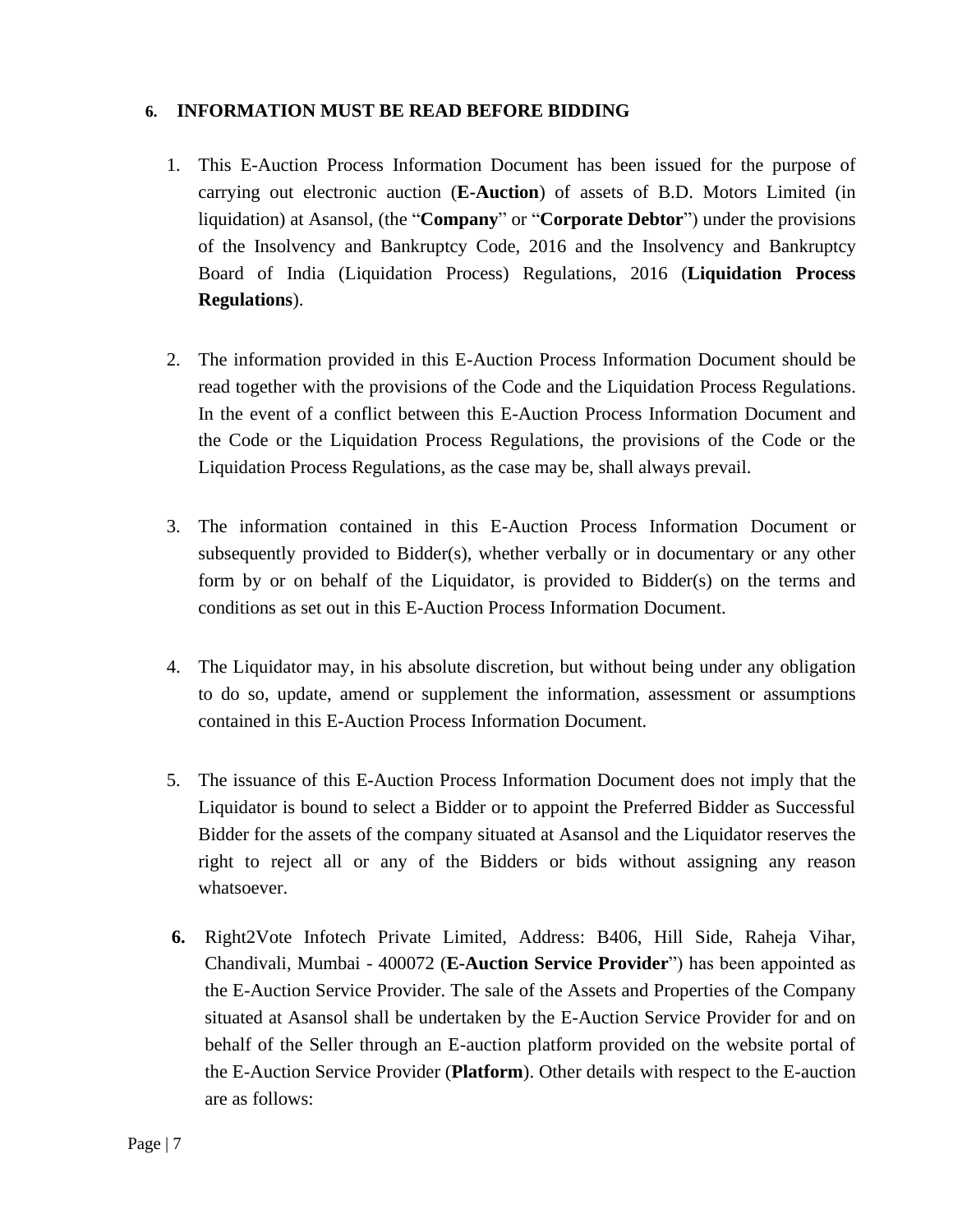| <b>Type of Bid</b>          | <b>E-Auction</b>                                                                                                                             |  |  |
|-----------------------------|----------------------------------------------------------------------------------------------------------------------------------------------|--|--|
| Seller                      | Bimal Kanti Choudhury<br>(Liquidator for B. D                                                                                                |  |  |
|                             | Motors Limited)                                                                                                                              |  |  |
| Website of E-Auction        | www.right2vote.in/eauction                                                                                                                   |  |  |
| Service provider            |                                                                                                                                              |  |  |
| Service Provider            | Right2Vote Infotech Private Limited<br>Address: B406, Hill Side, Raheja Vihar,<br>Chandivali, Mumbai - 400072                                |  |  |
| Annexures<br>and            | Format A: Format for letter for submission of                                                                                                |  |  |
| Formats                     | <b>EMD</b> by Associate Company                                                                                                              |  |  |
|                             | Annexure I : Affidavit and Undertaking<br>Annexure II : Bid form (to be duly filled in and<br>signed and stamped by the Bidder and uploaded) |  |  |
|                             | Annexure III : Declaration by the Bidder (to be<br>duly filled in and signed, stamped by the Bidder<br>and uploaded along with the Bid form) |  |  |
|                             | Annexure IV: Terms & Condition of the E-auction                                                                                              |  |  |
|                             | <b>Annexure V: Asset Information Sheet</b>                                                                                                   |  |  |
| <b>Special Instructions</b> | Please note that bidding is a serious matter and last                                                                                        |  |  |
|                             | minute bidding may lead to unnecessary lapses.                                                                                               |  |  |
|                             | Neither the E-Auction Service Provider nor the                                                                                               |  |  |
|                             | Liquidator will be responsible for any lapses on                                                                                             |  |  |
|                             | the part of the Bidders.                                                                                                                     |  |  |

All terms and conditions with respect to the sale of the assets and properties of the company situated at Asansol shall be governed by the directions of the Liquidator, NCLT and in accordance with the provisions of applicable laws. As mandated by the NCLT, the Liquidator shall exercise all rights with respect to sale of the Assets and Properties situated at Asansol and it would be open to the Liquidator to appoint such experts, professionals or other persons, as the Liquidator might think necessary so as to enable the sale of the assets.

The Annexures to this E-Auction Process Information Document shall form an integral part here of and this E-Auction Process Information Document shall always be read in conjunction with the Annexures appended hereto.

The title document relating to the properties offered for sale may be available for inspection on request to be made to the Liquidator at ipbdmotors@gmail.com . Such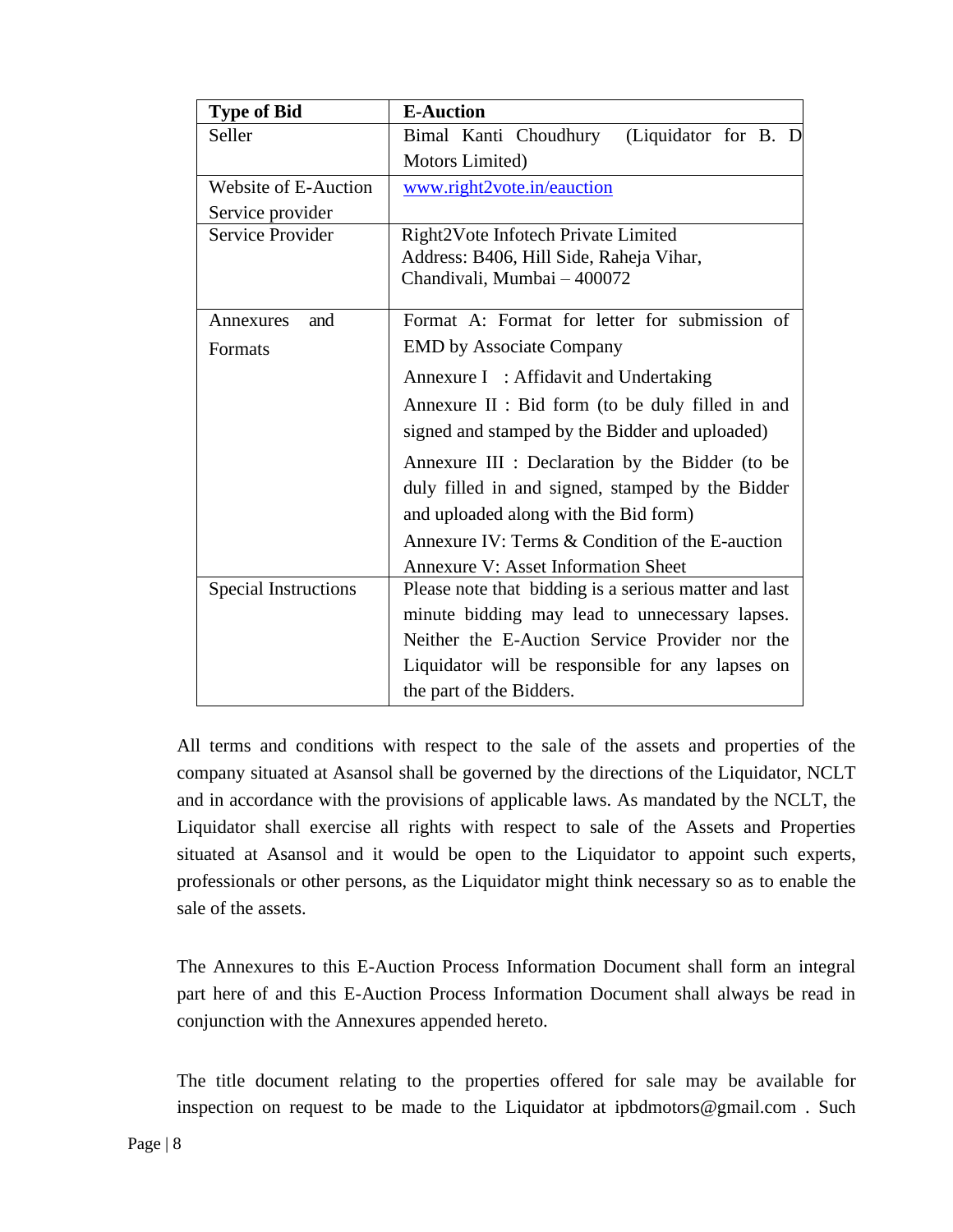inspection, if allowed by the Liquidator, will be done in Kolkata, on such date and time as may be decided by the Liquidator.

# **7. KEY DEFINITIONS**

"Adjudicating Authority" or "NCLT" shall mean the Hon'ble Kolkata Bench of the National Company Law Tribunal;

"Applicable Laws" shall mean, all the applicable laws, codes, regulations, rules, guidelines, circulars, re-enactments, revisions, applications and adaptations thereto, judgments, decrees, injunctions, writs and orders of any court, arbitrator or governmental agency or authority, rules, regulations, orders and interpretations of any governmental authority, court or statutory or other body applicable for such transactions including but not limited to the IBC, Liquidation Regulations, Companies Act, 1956 / 2013 (as applicable), Competition Act, 2002 , Transfer of Property Act, 1882,Sale of Goods Act, 1930, Foreign Exchange Management Act, 1999, whether in effect as of the date of this E-Auction Process Information Document or thereafter and each as amended from time to time;

"**Bid"** means, any bid submitted by the Bidders as required in terms of this E-Auction Process Information Document and in accordance with the provisions of IBC read together with the Liquidation Process Regulations and the Applicable Laws;

"**Control**" shall mean a person holding more than 26% (twenty-six percent) of the voting share capital in accompany or the ability to appoint majority of the directors on the board of another company or the ability of a company to direct or cause direction of the management and policies of another company, whether by operation of law or by contractor otherwise;

**"E**-**Auction Process Participant**" or **" Bidder"** mean, person or persons who submits a bid as per the E-Auction Process Information Document; and shall include a Qualified Bidder or the Successful Bidder, as the case maybe, and as the context requires;

**"E-Auction Process Information Document**" means this document including all the appendices hereto, for the purposes of setting out the process for submission of a bid and selection of Successful Bid in accordance with the provisions of the IBC and shall include all supplements, modifications, amendments, alterations or clarifications thereto issued in accordance with the terms hereof.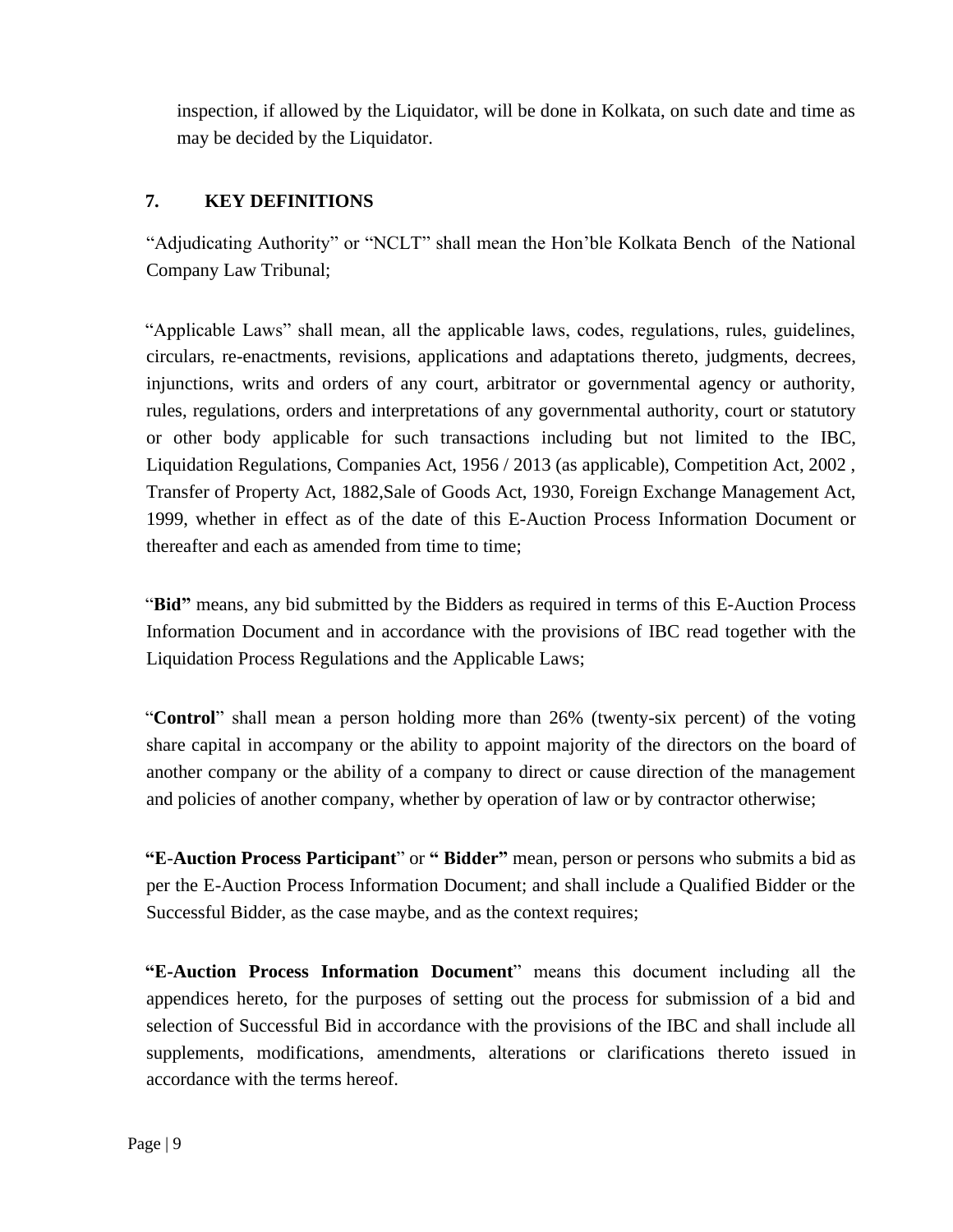"**IBC"** shall mean Insolvency and Bankruptcy Code,2016 and the related rules and regulations issued there under, as amended from time to time.

"**Liquidation Process Regulations**" means, the Insolvency and Bankruptcy Board of India (Liquidation Process) Regulations2016 as amended from time to time;

"**Liquidator**" means an insolvency professional appointed as a liquidator in accordance with section 34 of the IBC;

"**Person**" shall mean an individual, a partnership firm, an association, a corporation, a limited company, a trust, a body corporate, bank or financial institution or any other body, whether in corporate or not;

"**Qualified Bidder(s)**" shall mean a Bidder who fulfils the eligibility criteria listed out in the E-Auction Process Information Document.

"**Successful Bidder" or "Successful E-Auction Process Participant"** means, the Qualified Bidder whose bid is approved and who is declared successful by the Liquidator at the end of the determined auction phase.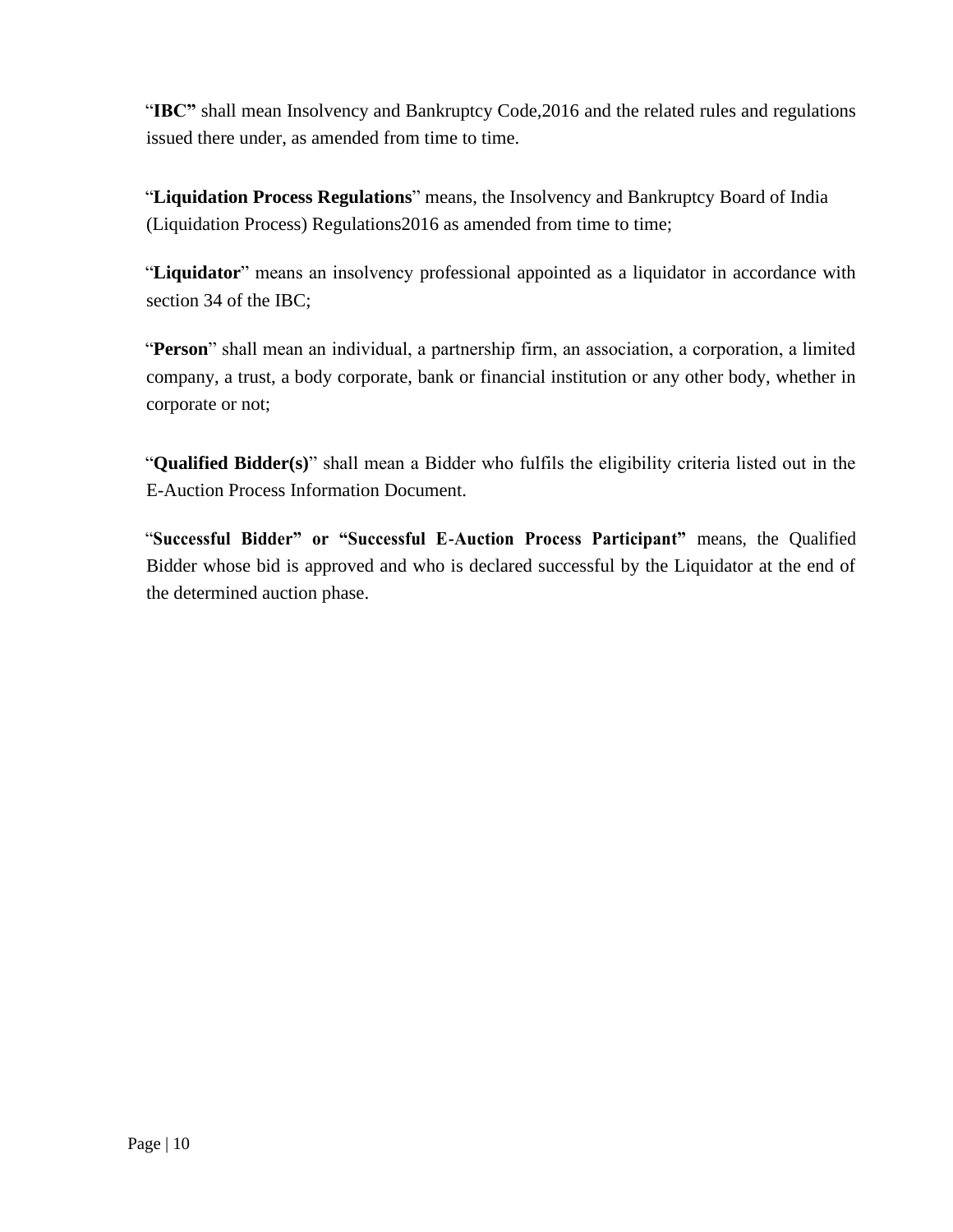# **8. INTRODUCTION**

- a. The Company's Liquidation Process has been initiated under the provisions of the IBC and the Liquidation Process Regulations by an order of the NCLT with effect from  $6<sup>th</sup>$ January, 2022. As per the said order, Sri Bimal Kanti Choudhury has been appointed as the Liquidator.
- b. It is the endeavour of the Liquidator to sell the assets and properties comprising the liquidation estate of the Company in the manner specified under Regulation 32 of the Liquidation Process Regulations, any other rules, regulations, orders, circulars, directions or notifications or the like, issued pursuant to or under the IBC or the Liquidation Process Regulations, as the case may be, and as per directions, if any, of the NCLT in respect of the liquidation process of the Company and in the manner specified in this E-Auction Process Information Document.
- c. The E-Auction would be conducted in the manner specified in the Schedule I, as provided under Regulation 33 of the Liquidation Process Regulations, any other rules, regulations, orders, circulars, directions or notifications or the like, issued pursuant to or under the IBC or the Liquidation Process Regulations, as the case may be, and as per directions, if any, of the NCLT in respect of the liquidation process of the Company and in the manner specified in this E-Auction Process Information Document.
- d. The E-Auction Participants are advised to make themselves acquainted with the provisions of the IBC and the Liquidation Process Regulations and any other rules, regulations, orders, circulars, directions or notifications or the like, issued pursuant to or under the IBC or the Liquidation Process Regulations, as the case maybe.

# **9. THE COMPANY AND OVERVIEW OF IT'S ASSETS AT ASSANSOL**

#### *Brief Background:*

B. D. Motors Limited is a closely held company having registered office at "Diamond Prestige" 41A, AJC Bose Road, 1<sup>st</sup> Floor, Room No. 115, Kolkata-700017, West Bengal. The NCLT, Kolkata, ordered the company to be liquidated on  $6<sup>th</sup>$  January 2022 and appointed Sri Bimal Kanti Choudhury, the undersigned, as the Liquidator. Presently the company has no activity other than holding some movable and immovable assets.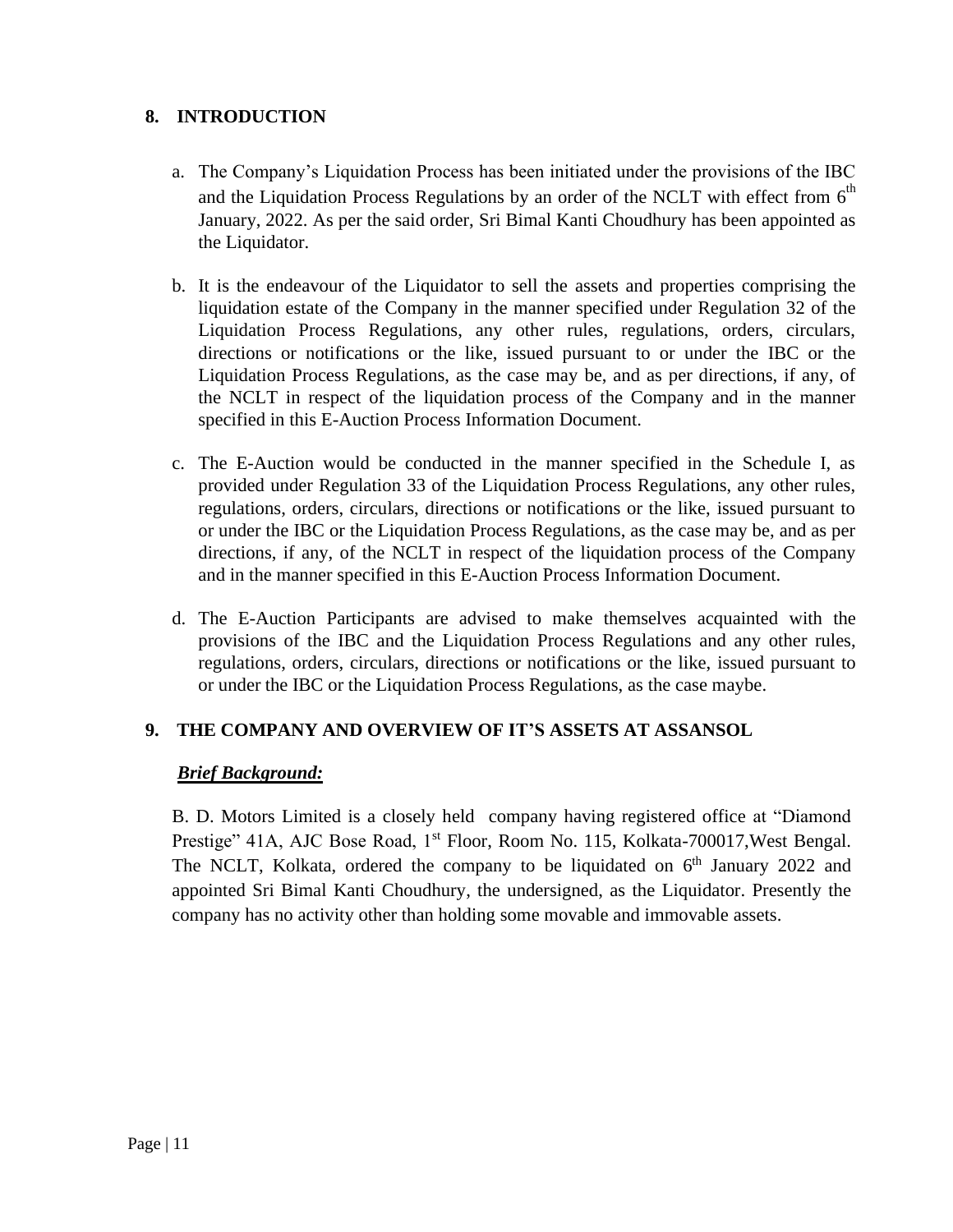# **10. ELIGIBILITY**

An E-Auction Process Applicant shall not be eligible to submit a bid for purchase of assets of the Company if he falls under the ineligibility criteria as set out in Section 29A of the IBC (as amended from time to time).

A careful reading of Section 29-A of the IBC states that a person shall not be eligible to submit a bid, if such person, or any other person acting jointly or in concert with such person–

- a) Is an un-discharged insolvent;
- b) Is a willful defaulter in accordance with the guidelines of the Reserve Bank of India issued under the Banking RegulationAct,1949; Has an account, or an account of a corporate debtor under the management or control of such person or of whom such person is a promoter, classified as non-performing asset in accordance with the guidelines of the Reserve Bank of India is sued under the Banking Regulation Act 1949 and at least a period of one year has lapsed from the date of such classification till the date of commencement of the liquidation process of the corporate debtor;

Provided that the person shall be eligible to submit a bid if such person makes payment of all overdue amounts with interest thereon and charges relating to non- performing asset accounts before submission of bid;

- c) Has been convicted for any offence punishable with imprisonment for two years or more;
- d) Is disqualified to act as a direct or under the Companies Act,2013;
- e) Is prohibited by the Securities and Exchange Board of India from trading in securities ;
- f) Has been a promoter or in the management control of a corporate debtor in which a preferential transaction, undervalued transaction, extortionate credit transaction or fraudulent transaction has taken place and in respect of which an order has been made by the Adjudicating Authority under this Code;
- g) Has executed an enforceable guarantee in favour of a creditor in respect of a corporate debtor against which an application for insolvency resolution made by such creditor has been admitted under this Code;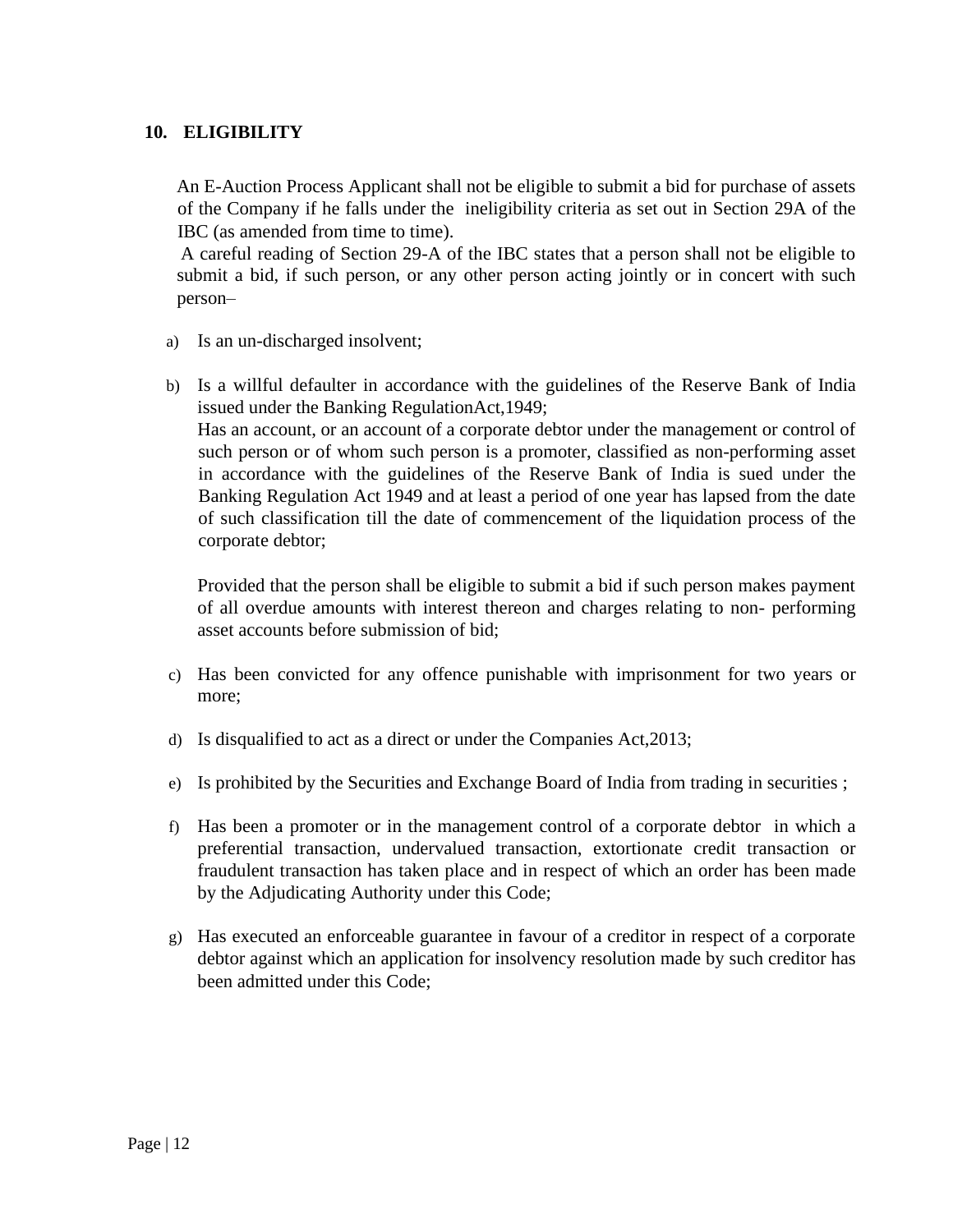- h) Has been subject to any disability, corresponding to clauses (a) to (h), under any law in a jurisdiction outside India; or
- i) Has a connected person not eligible under clauses (a) to (i)

Explanation—For the purposes of this clause, the expression "connected person" means

- i. Any person who is the promoter or in the management or control of the eauction process applicant; or
- ii. Any person who shall be the promoter or in management or control of the assets of the Company pursuant to sale thereof as part of the liquidation process of the Company;
- iii. The holding company, subsidiary company, associate company or related Party of a person referred to in clauses(i)and (ii)

Provided that nothing in clause (iii) of this Explanation shall apply to a. <sup>A</sup> scheduled bank; or

b. an asset reconstruction company registered with the Reserve Bank of India under section 3of the Securitization and Reconstruction of Financial Assets and Enforcement of Security Interest Act,2002; or

c. an Alternate Investment Fund registered with the Securities and Exchange Board of India."

# **11. DOCUMENTS REQUIRED TO BE SUBMITTED TO ASCERTAIN ELIGIBILITY OF THE BIDDER**

The E-Auction Process Applicant or the Bidder would need to submit the following forms, documents and authorizations as part of the Auction Plan by the bidder(s):

- a. Ownership Structure and Composition of the E-Auction Applicant / Bidder, Proof of Identity, Current Address Proof, PAN card, Valid e-mail ID, Land line and Mobile Phone number
- b. Authorization to the Signatory (in case the bidder is a legal entity)
- **c.** Affidavit and Undertaking by the E-Auction Process Applicant (through Authorized Signatory, in case the bidder is a legal entity). The Format for the Affidavit and Undertaking is attached vide **Annexure I**
- d. An eligible bidder will need to submit the duly filled, signed and stamped **Bid Application Form** attached vide **Annexure II**, and duly filled, signed and stamped **Declaration by Bidders** attached vide **Annexure III**.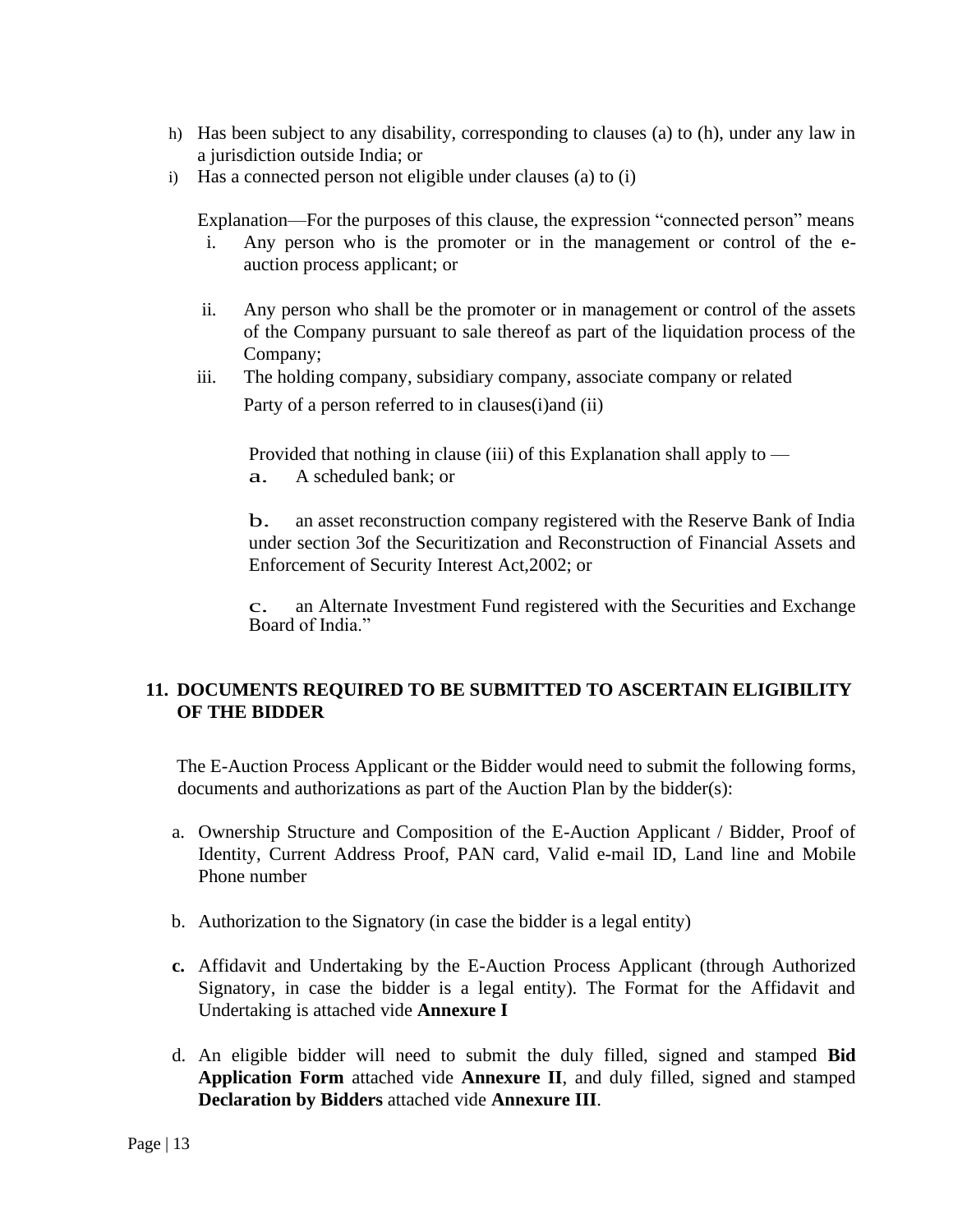Please note that only the eligible bidders will gain access to documentation, additional information required for due diligence, after due submission of the required bid form and declaration form. Further, if needed, the site visits for only the eligible bidders may also be coordinated by the Liquidator.

*Further, it should be noted that at any stage of the E-Auction process, the liquidator may ask for any documents from the prospective bidders to evaluate their eligibility. The liquidator, at his discretion may disqualify the prospective bidder for non-submission of the requested documents.*

# **12. PHYSICAL VERIFICATION AND SITE VISIT**

Eligible Bidders may request the Liquidator to arrange for physical verification and site visit of the Property and Assets of the Company situated at Asansol. Upon receipt of such a request, the Liquidator may first arrange a discussion meeting in Kolkata on or before  $22<sup>nd</sup>$  April, 2022. The details with respect to the discussion meeting shall be communicated to the Eligible Bidder in advance. The Liquidator reserves the right to not arrange such a discussion meeting for any reason whatsoever, irrespective of the request of the Eligible Bidder.

The Liquidator may coordinate a site visit for Eligible Bidders on the appointed date prior to submission of the bids, on request for such a visit by the Eligible Bidders. The Liquidator will communicate, in advance, to such Eligible Bidder, all the relevant details, terms and conditions, if any, with respect to such Site Visit. The Liquidator reserves the right to not arrange a site visit for any reason whatsoever, irrespective of the request of the Eligible Bidder.

# **13. DUE DILIGENCE**

The Liquidator shall endeavour to provide necessary assistance, facilitating the carrying on of due diligence by interested Bidders. The information and documents shall be provided by the Liquidator in good faith.

The properties and assets of the Company situated at Asansol are proposed to be sold on "As is where is basis", "As is what is basis", "Whatever there is basis" and "No recourse" basis and the proposed sale of assets of the Company situated at Asansol does not entail transfer of any title, except the title which the Company had on its assets at Asansol as on the date of transfer. All local taxes/maintenance fee/electricity/ water charges/ annual lease rentals/ unearned income in case of leasehold properties, etc., outstanding as on date or yet to fall due in respect of the relevant asset at Asansol shall be ascertained by the E-Auction process applicant and would be borne by the successful bidder.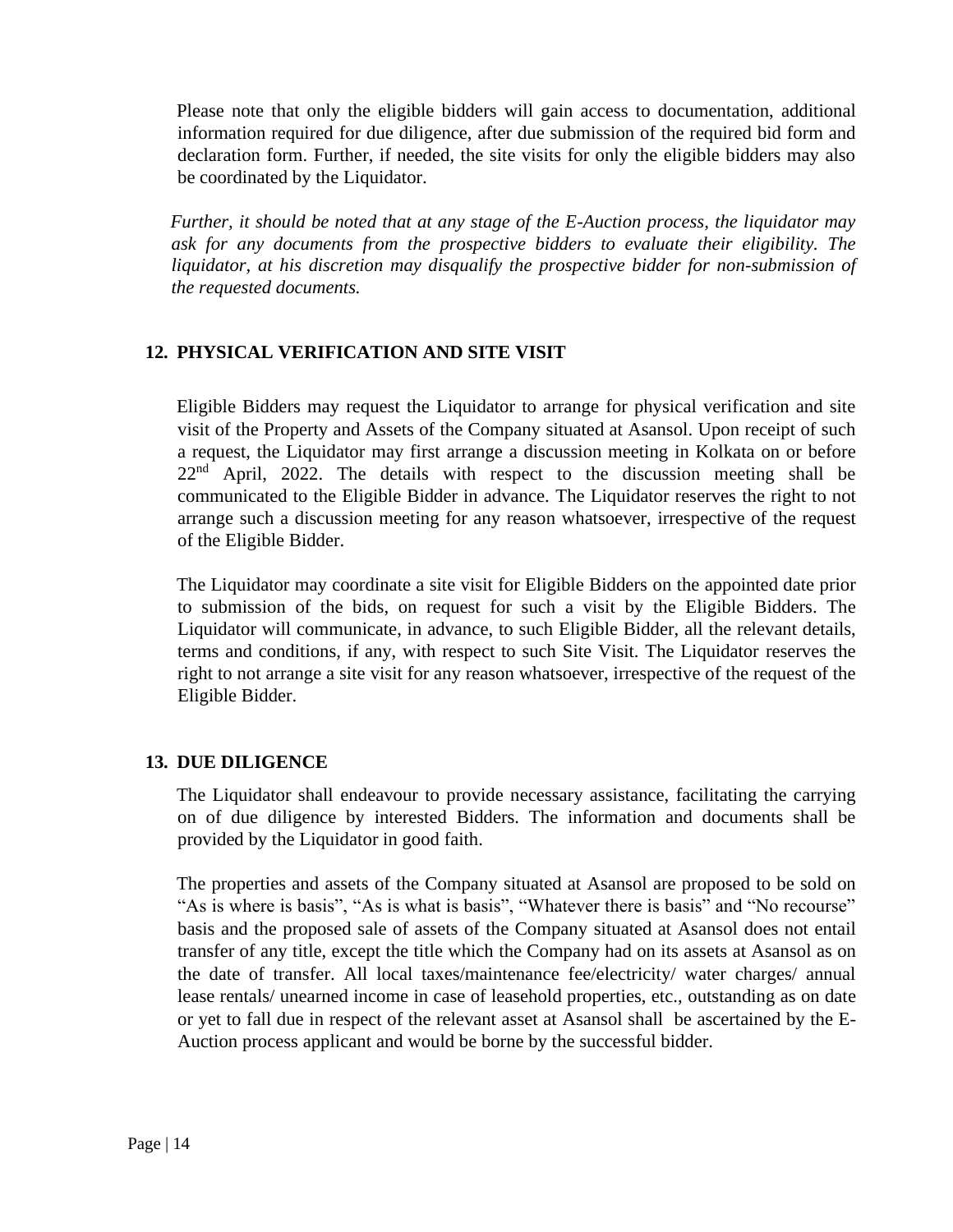# **14. ASSETS TO BE AUCTIONED AND RESERVE PRICES**

| <b>Assets</b>                                  | <b>Reserve</b> | <b>EMD</b>   | <b>Increm</b> |
|------------------------------------------------|----------------|--------------|---------------|
|                                                | <b>Price</b>   | <b>Amoun</b> | ental         |
|                                                | Rs.            | nt           | <b>Value</b>  |
|                                                |                | Rs.          | Rs.           |
| Freehold Land & Buildings including movables   | 6,00,00,000    | 60,00,000    | 20,00,000     |
| like plant & machinery located at Asansol      |                |              | Or            |
| (Dakshin Dhadka Area) abutting Kolkata -       |                |              | Multiple      |
| Delhi Road (NH-02), covering Plot Nos:33,      |                |              | оf            |
| 49, 50/1047, 51 to 66, 66/1032, 67 covering an |                |              | 20,00,000     |
| area of 143.475 Decimal = 86 Kattah 12 Chittak |                |              |               |
| 38 Sq.ft, be a little more or less, along with |                |              |               |
| facilities which include car show room with    |                |              |               |
| service facilities coming within Ward #25 of   |                |              |               |
| Asansol Municipal Corporation, West            |                |              |               |
| Burdwan, West Bengal - 713302, previously      |                |              |               |
| used to house a car show room, service centre, |                |              |               |
| etc.                                           |                |              |               |

**\*Note: GST and other applicable taxes will be charged separately.**

**Please find appended, the details of the Assets in Annexure V.**

**It is to be noted that the bidders cannot place a bid at a value below the reserve price. Further, the bidders can increase their Bid by a minimum incremental amount as written above in the last column or multiple thereof.**

# **15. EARNEST MONEY DEPOSIT (EMD)**

All the E-Auction Process Applicants shall provide, along with or prior to submission of their auction bids, an amount which is equal to the 10% of the reserve price (excluding taxes), as earnest money.

It may be noted that the Bidder may request the Liquidator to permit him (the Bidder) to submit the Earnest Money through its Associate or Associate Company. Such payment of the Earnest Money by an Associate or Associate Company of the Bidder shall be accompanied by a letter in the format set out in **Format A** (Earnest Money by an Associate / Associate Company). Such Associate or Associate Company must also be an Eligible Bidder as per the requirements specified in this E-Auction Process Information Document. Provided that, the Liquidator reserves the right to accept such request at his sole discretion and on such terms and conditions as it may deem fit, including but not limited to requiring such a party to submit any authorization documents or other necessary details/documents.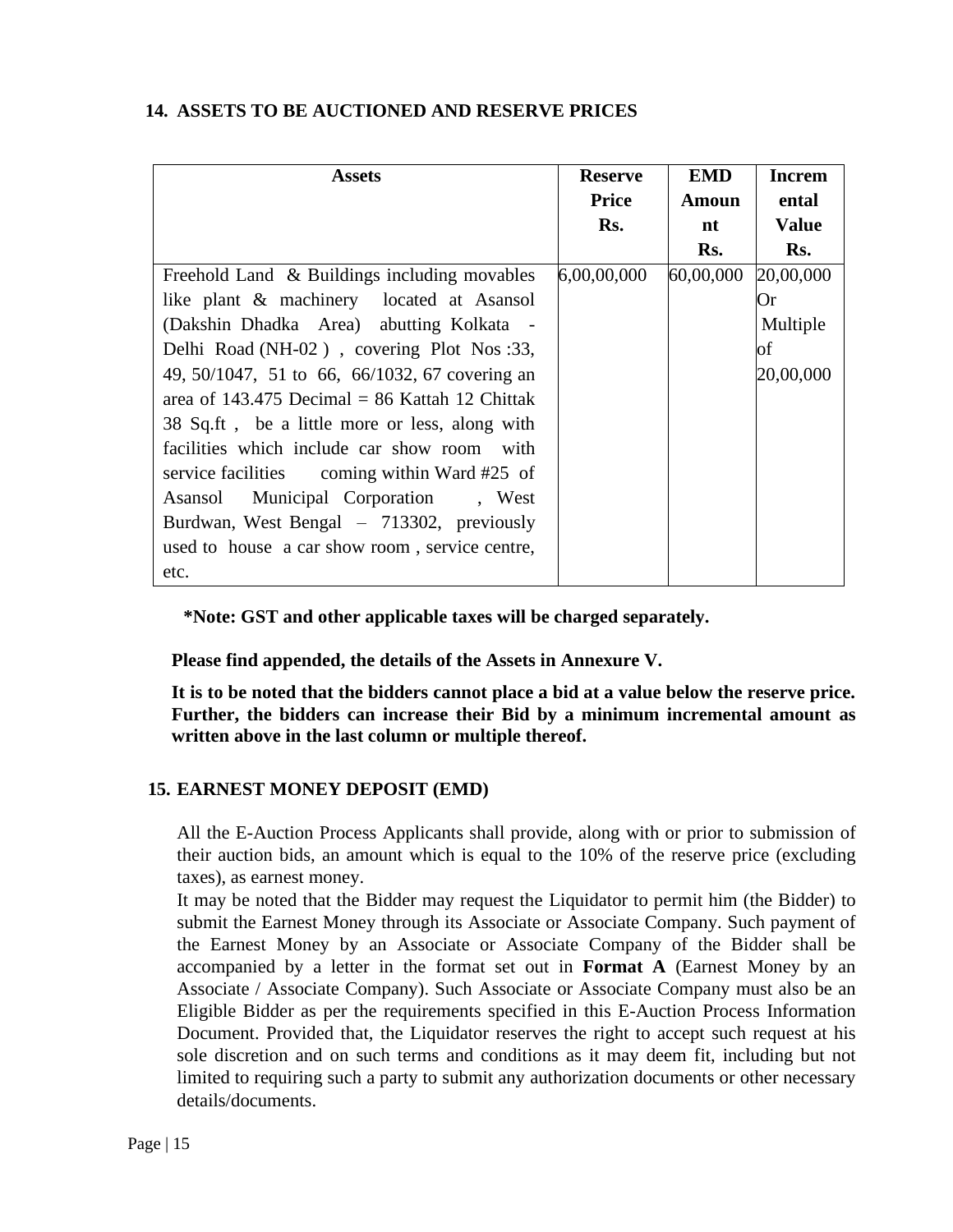a. The Earnest Money Deposit, which would not be bearing any interest, has to be paid by the Bidder prior to uploading the online bid form. through RTGS /NEFT to the account number of the company as provided under:

| <b>Account Number</b>                                         | 30814785989                                  |
|---------------------------------------------------------------|----------------------------------------------|
| B. D. Motors Ltd. (In Liquidation)<br><b>Beneficiary Name</b> |                                              |
|                                                               |                                              |
| <b>Bank Name</b>                                              | State Bank of India                          |
| <b>Branch</b>                                                 | <b>SAMB II Kolkata</b>                       |
|                                                               | Jeevan Deep Building, 1 <sup>st</sup> Floor, |
|                                                               | 1 Middleton Street, Kolkata-700071           |
| IFSC Code                                                     | SBIN0018192                                  |

b. The details of any remittances in this regard shall be entered in the online form submitted by the Bidder. The entire EMD amount shall be remitted by the Bidder (s) from one bank account only and to be owned by the Bidder.

It should be noted that no interest will be paid to the auction process applicant in relation to such Earnest Money amount.

#### **Forfeiture of Earnest Money Deposit from the E-Auction Applicant/Bidder**

It is to be noted that the Earnest Money furnished can be forfeited at any time, upon the occurrence of any of the following events:

- 1. if there is a breach of any of the conditions under this E-Auction Process Information Document by the Bidder or in case Bidder is found to have made any misrepresentation; or
- 2. if Bidder is found to be ineligible to submit the bid as per the conditions set out in Section 29A of the IBC (as amended from time to time) or is found to have made a false or misleading declaration of eligibility as per the conditions set out in Section 29A of the IBC (as amended from time to time); or
- 3. if the Bidder is identified as the Successful Bidder and it fails to pay 25% of the total consideration (in addition to the EMD of 10%) within the stipulated time as per the clauses of this E-auction documents after being intimated as successful bidder by the Liquidator.
- 4. if the Successful Bidder fails to make the complete payment as per the terms of the Letter of Intent issued by the Liquidator.
- 5. In any of the above event, all the amounts deposited till that date shall be forfeited and the property will be offered to the next highest bidder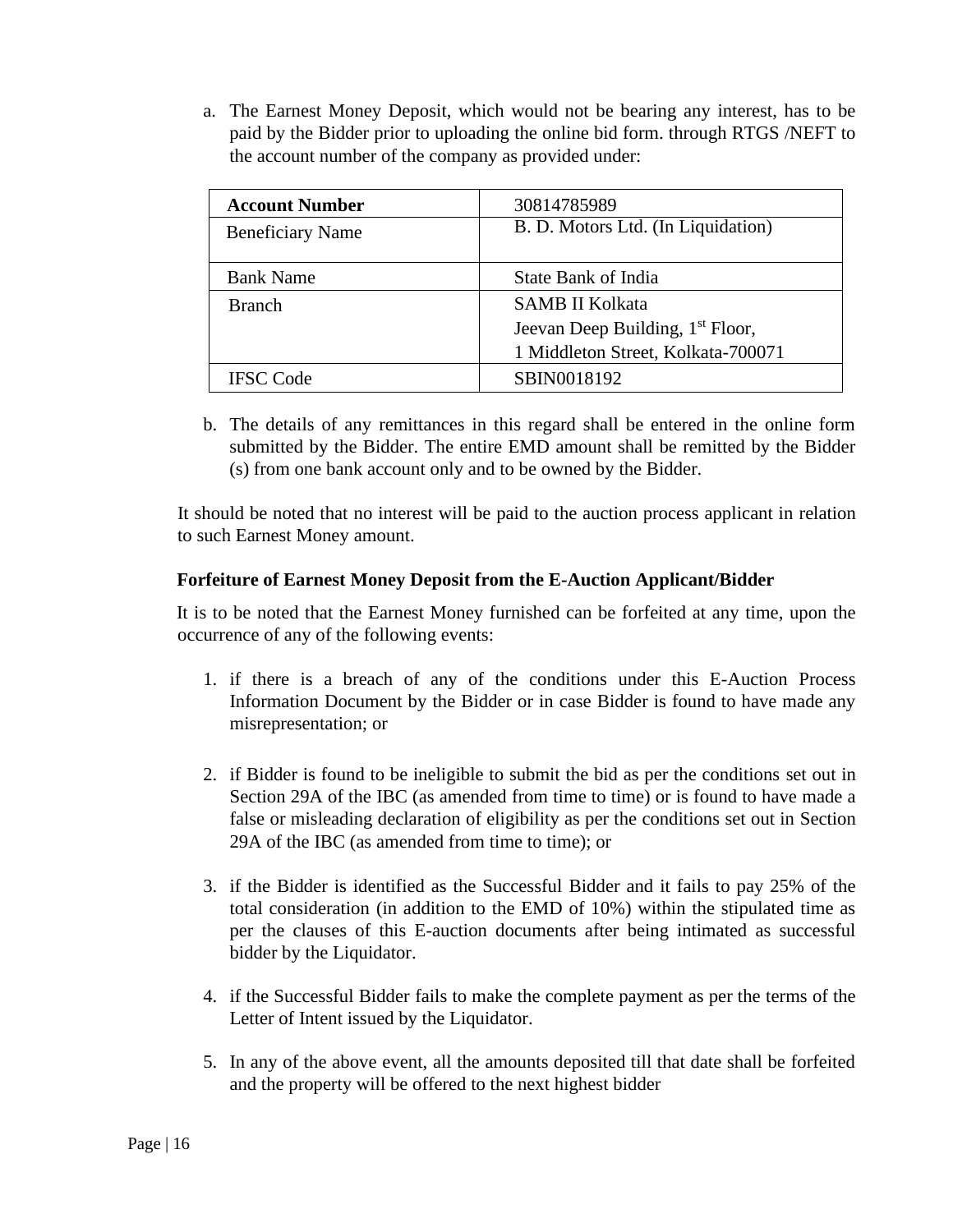#### **Set-Off of Earnest Money of the Successful Bidder**

Unless expressly indicated by the Bidder, the Earnest Money shall be set-off against or used as part of the consideration that the successful bidder proposes to offer in relation to the Company, In case the auction fails, then the Earnest Money paid by the E-auction process applicant shall be returned (without interest) to it within 10 (Ten) days of the date of closure of auction process.

#### **Issuance of Letter of Intent and Transaction Documents**

The Successful Bidder, with in a period of 3 day from submission of bid, shall be required to execute a letter of intent (LOI) provided by the Liquidator, the terms of which shall be binding on him.

A sale certificate and / or conveyance document and/ or transfer documents for the relevant asset/assets shall be issued / executed between the Successful Bidder and the Company upon receipt of the entire consideration and execution of the LOI within the stipulated time.

#### **Default by Successful Bidder and its Results**

In the event of the Successful Bidder withdrawing his E-Auction, the Liquidator shall have the right to forfeit the Earnest Money furnished by the Successful Bidder.

# **16. DECLARATION OF SUCCESSFUL BIDDER**

The Liquidator at the end of the E-Auction phase, shall declare the successful bidder(s) for the asset offered for E-auction. The successful bidder(s) shall be determined on the basis of highest bid received for the assets by the Liquidator via the E-Auction portal process. In case of any dispute /discrepancy, the Liquidator shall assess the E-Auction process and declare the successful bidder(s) offering maximum value for the auctioned assets. This right of selecting and declaring the successful bidder(s) shall solely rest with the Liquidator at all times.

The Liquidator shall endeavour to maximize overall recovery from the sale of Assets of the Company.

# **17. FRAUDULENT AND CORRUPT PRACTICES**

The E-Auction Process Applicant / Bidder shall observe the highest standard of ethics during the E-Auction Process and subsequently during the closure of the E-Auction Process and declaration of successful bidder. Notwithstanding anything to the contrary contained in this E-Auction Process Information Document, or in the Letter of Intent, the Liquidator shall reject an auction bid, revoke the Letter of Intent, as the case may be, without being liable in any manner whatsoever to the E-Auction Process Applicant, if the Liquidator, at his discretion, determines that the E-Auction process applicant has, directly or indirectly or through an agent, engaged incorrupt practice, fraudulent practice, coercive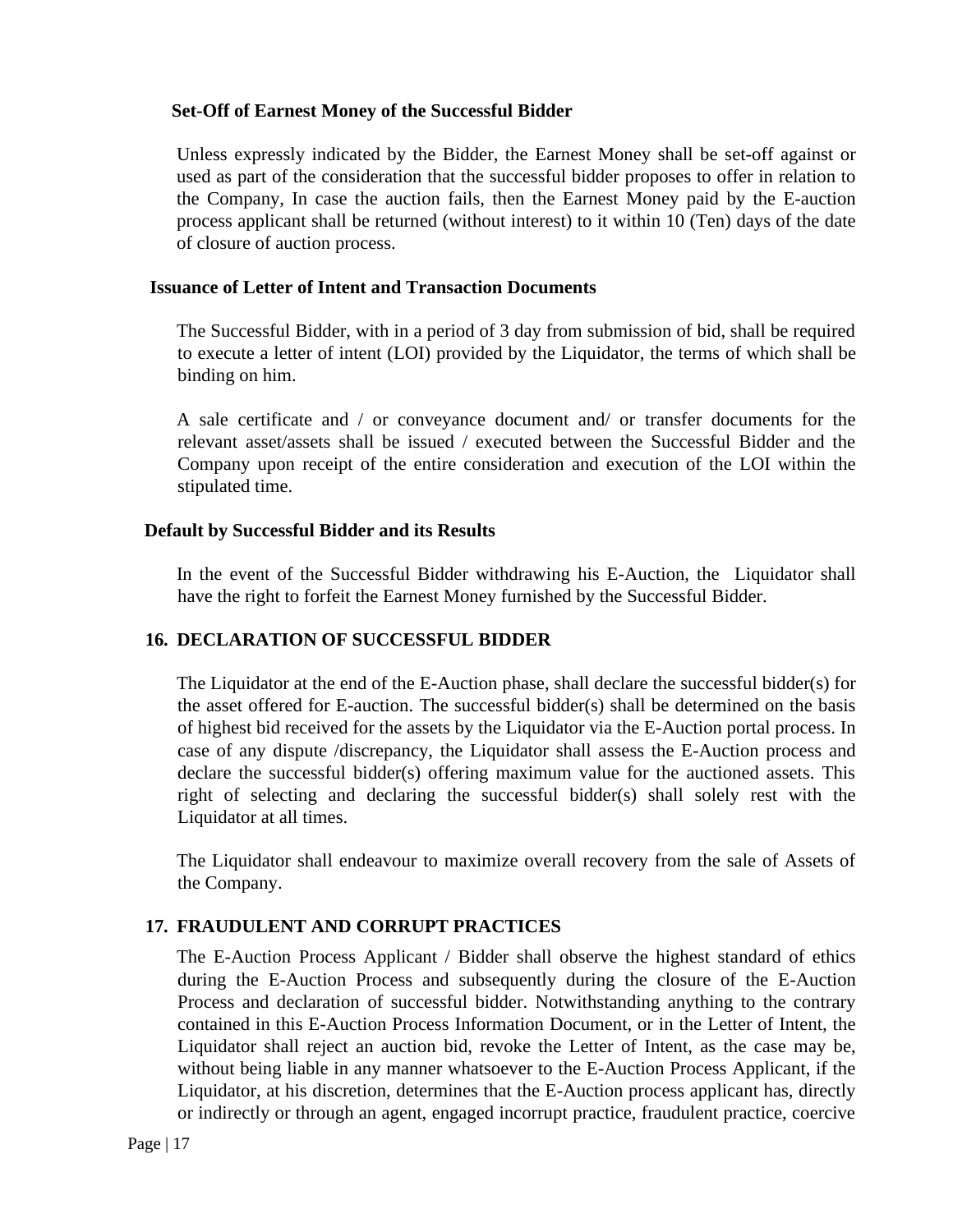practice, undesirable practice or restrictive practice in the E-Auction Process or has, undertaken any action in respect of such process which results in the breach of any Applicable Law including the Prevention of Corruption Act,1988. In such an event, the Liquidator may invoke the Earnest Money, without prejudice to any other right or remedy that may be available to the Liquidator under this E- Auction Process Information Document or Applicable Law.

For the purposes of this Clause, the following terms shall have the meaning hereinafter respectively assigned to them:

"**Coercive practice**" shall mean impairing or harming, or threatening to impair or harm, directly or indirectly, any person or property to influence any person's participation or action in the auction Process;

#### "**corrupt practice** "shall mean

- i. the offering, giving, receiving, or soliciting, directly or indirectly, of anything of value to influence the actions of any person connected with the auction Process (for avoidance of doubt, offering of employment to or employing or engaging in any manner whatsoever, directly or indirectly, any official of the Liquidator or the Company, who is or has been associated or dealt in any manner, directly or indirectly with the auction Process or arising there from, before or after the execution thereof, at any time prior to the expiry of 1(one) year from the date such official resigns or retires from or otherwise ceases to be in the service of the Liquidator or the Company, shall be deemed to constitute influencing the actions of a person connected with the auction Process); or
- ii. engaging in any manner whatsoever, during the auction Process or thereafter, any person in respect of any matter relating to the Company, who at any time has been or is a legal, financial or technical adviser of the Liquidator or the Company, in relation to any matter concerning the auction process;

"**fraudulent practice**" shall mean a misrepresentation or omission of facts or suppression of facts or disclosure of incomplete facts, in order to influence the auction Process;

"**restrictive practice**" shall mean forming a cartel or arriving at any understanding or arrangement among the auction process. Applicants with the objective of restricting or manipulating a full and fair competition in the auction Process; and "**undesirable practice**" shall mean (i) establishing contact with any person connected with or employed or engaged by the liquidator with the objective of canvassing, lobbying or in any manner influencing or attempting to influence the auction Process; or (ii) having a Conflict of Interest.

*The Bidder shall not involve himself for any of his representatives in price manipulation of any kind directly or indirectly by communicating with other Bidders.*

*The Bidder shall not divulge either his bid or any other details provided to him by the*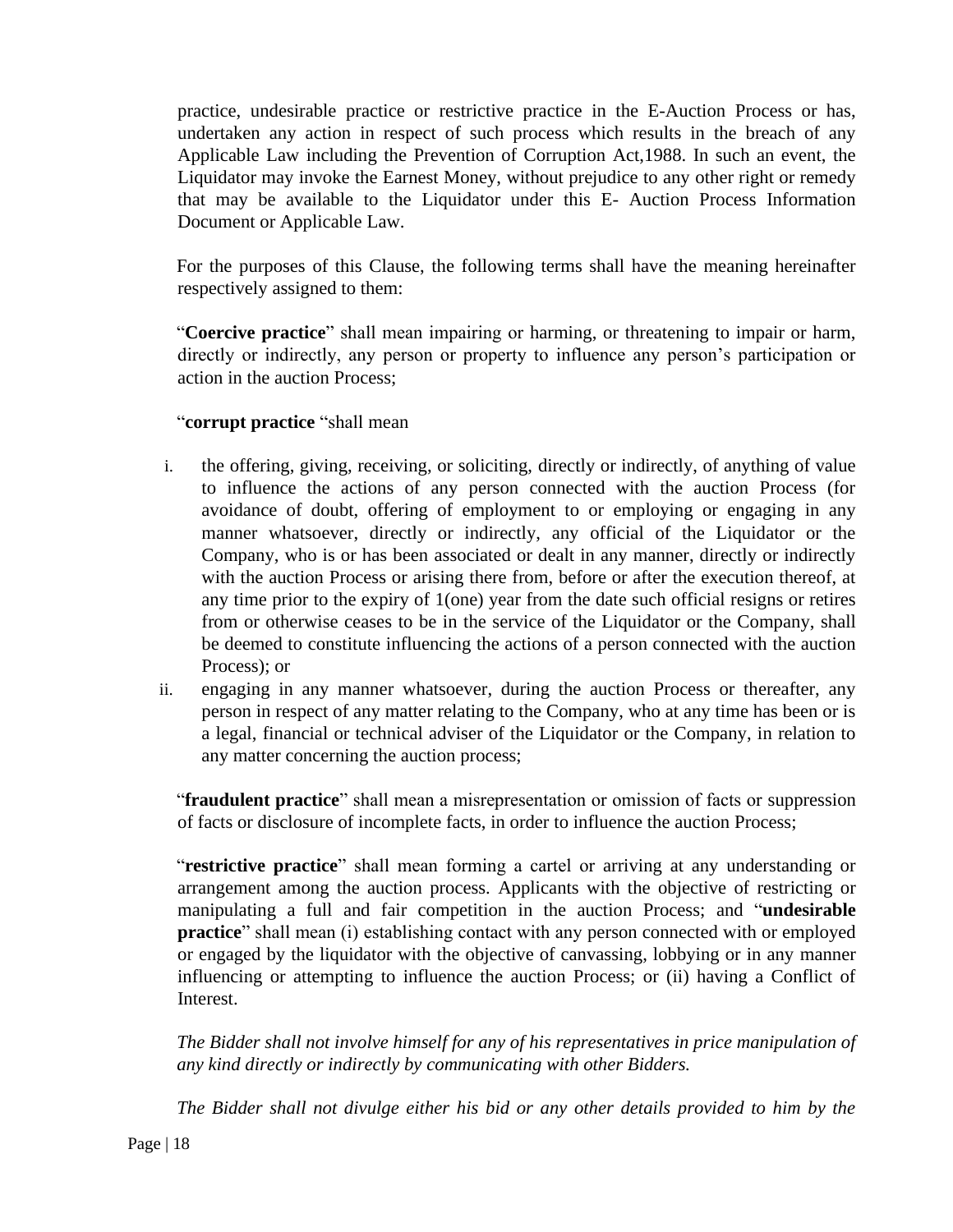*Liquidator or during the due diligence process in respect of the asset to any other party. Prior to conduct of due diligence / site visits, the Liquidator may require the Bidder to execute confidentiality agreement with the Company /Liquidator.*

# **18. COSTS, EXPENSES AND TAX IMPLICATIONS**

The auction process applicant shall be responsible for all the costs incurred by it on account of its participation in the auction process, including any costs associated with participation in the discussion Meeting (if any), Site Visit, etc. The Liquidator shall not be responsible in any way for such costs, regardless of the conduct or outcome of the auction Process.

It is hereby clarified that the E-Auction Process Applicant shall make its own arrangements including accommodation for the discussion Meeting (if organised) or Site Visit and all costs and expenses incurred in that relation shall be borne by the E-Auction Process Applicant.

The E-Auction Process Applicant shall not be entitled to receive any reimbursement of any expenses which may have been incurred while carrying out the due diligence, search of title to the assets and matters incidental thereto or for any purpose in connection with the E-Auction Process.

It is to be noted that all taxes applicable (including stamp duty implications and registration charges) on sale of assets would be borne by the successful bidder:

- a. The sale attracts stamp duty, registration charges etc. as per relevant laws
- b. The successful bidder shall bear all the necessary expenses like applicable stamp duties /additional stamp duty/transfer charges, fees, etc. for transfer of property (ies) in his/her name
- c.The Successful Bidder shall bear the applicable mutation fee and all the dues of land development agencies, local and municipal taxes, assessment charges, etc. In respect of the properties put on E-Auction
- d. Purchaser has to bear the cess or other applicable tax i.e. GST, TDS etc.
- e.Legal expenses including fees of advocate/s, if any, for participation in the auction process and transferring and registration of the assets in the name of the Successful Bidder shall be exclusively borne by the Successful Bidder himself.

*It is expressly stated that the Liquidator does not take or assume any responsibility for any dues or otherwise, of the Company, including such dues, if any, which may affect transfer of the liquidation assets in the name of the Successful Bidder and such dues, if any, will have to be borne/paid by the Successful Bidder.*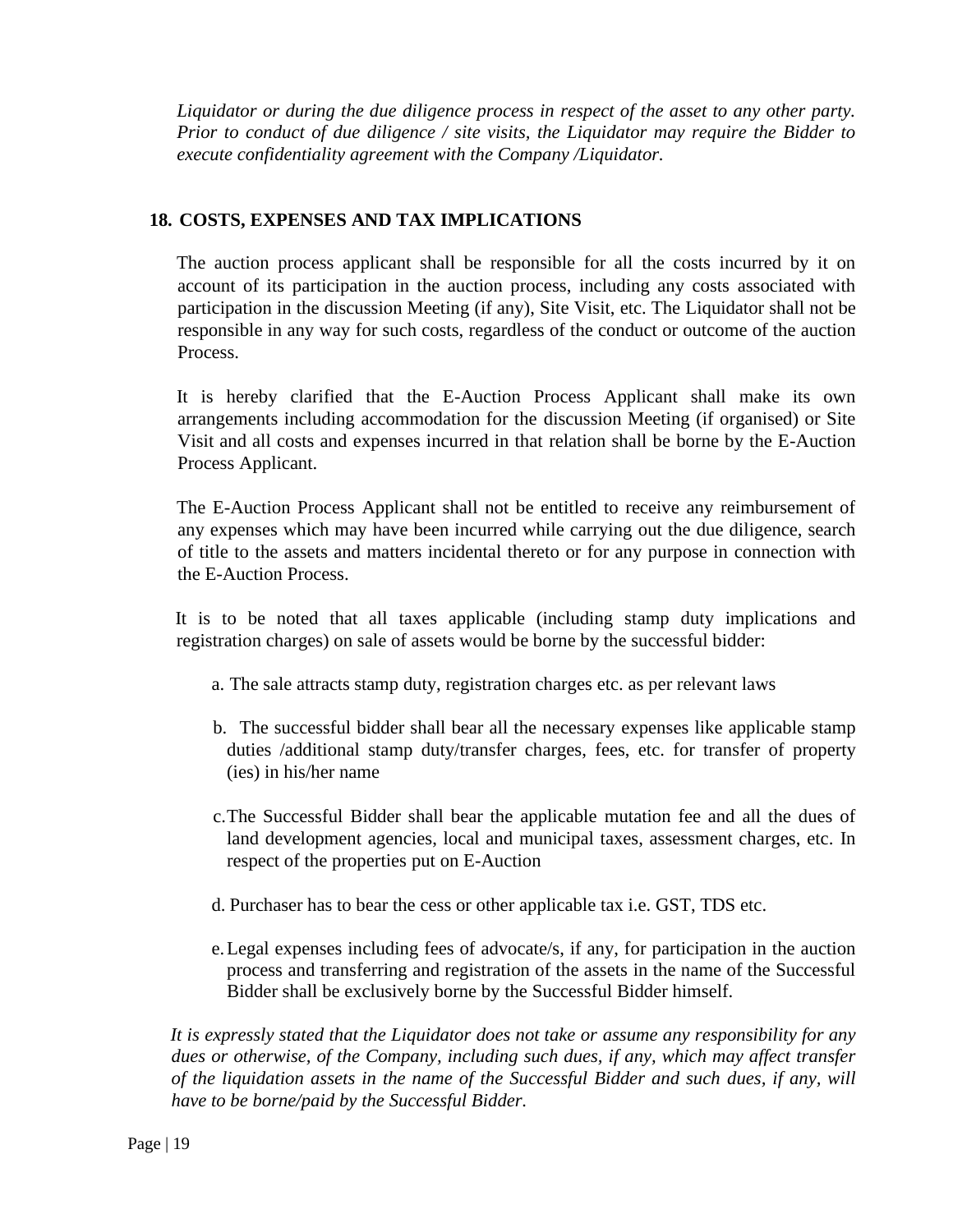*The E-Auction process applicant shall be responsible for fully satisfying the requirements of the IBC and the related Regulations as well as all Applicable Laws that are relevant for the sale process. The Successful Bidder shall be responsible for obtaining requisite regulatory or statutory or third-party approvals, no-objections, permission or consents, if any, that are or may be required under Applicable Law for purchasing the relevant assets.*

# **19. GOVERNING LAW AND JURISDICTION**

This E-Auction Process Information Document, the auction Process and the other documents pursuant to the E-Auction Process Information Document shall be governed by the laws of IBBI and any dispute arising out of or in relation to the E-Auction Process Information Document or the E-Auction Process shall be subject to the exclusive jurisdiction of the Adjudicating Authority, courts and tribunals at Kolkata, India.

# **20. TIME TABLE**

The following time table shall apply to the E-Auction Process Information Document. The time table may be amended by the Liquidator through issuance of an addendum to the E-Auction Process Information Document.

| S. No.         | <b>Event</b>                                                              | <b>Timeline</b>                                                                                                 |
|----------------|---------------------------------------------------------------------------|-----------------------------------------------------------------------------------------------------------------|
| 1              | <b>Public Announcement of Auction</b>                                     | 09/04/202                                                                                                       |
| $\overline{2}$ | Opening of Auction Portal and this<br>E-Auction<br>Process<br>Information | 09/04/2022                                                                                                      |
|                | Document made available on the                                            |                                                                                                                 |
|                | websites<br>Terms<br>and<br>per<br>as<br>Conditions                       |                                                                                                                 |
| 3              | Submission of Bid Forms / EOIs                                            | From $10/04/2022$ to<br>24/04/2022                                                                              |
| 4              | KYC declaration, Due Diligence                                            | From 09/04/2022 to<br>24/04/2022                                                                                |
| 5              | Site Visits and Discussion Meeting                                        | On or before 22.04.2022<br>with prior appointment<br>with the Liquidator                                        |
| 6              | Bid and EMD submission                                                    | From $10/04/2022$ to<br>24/04/2022                                                                              |
| 7              | E-Auction                                                                 | 27/04/2022(Wednesday)<br>$(12:00$ hours to $14:00$<br>hours) with unlimited<br>extension of 5 minutes<br>each.) |
| 8              | Announcement of Successful Bidder                                         | 27/04/2022                                                                                                      |

#### **Auction**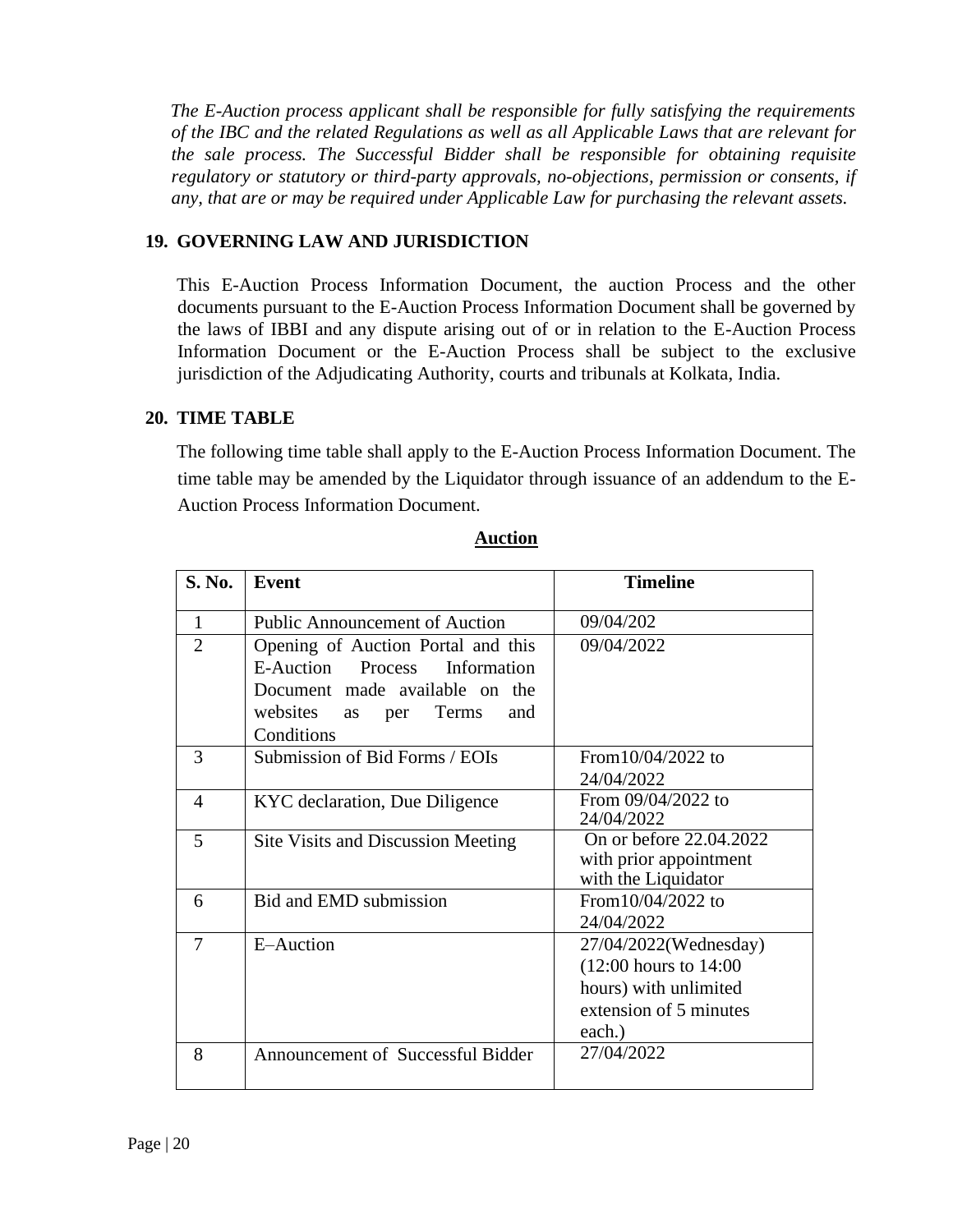| 9  | Letter of Intent to be issued to    | 28/04/2022        |
|----|-------------------------------------|-------------------|
|    | successful bidder                   |                   |
| 10 | Unconditional Acceptance & Signing  | 29/04/2022        |
|    | the Letter of Intent (LOI)          |                   |
| 11 | Payment of 25 % of total            | 01/04/2022        |
|    | consideration by successful bidder  |                   |
| 12 | Return of EMD for unsuccessful      | 07/05/2022        |
|    | bidders                             |                   |
| 13 | Payment of balance consideration by | Before 26/05/2022 |
|    | successful bidder                   |                   |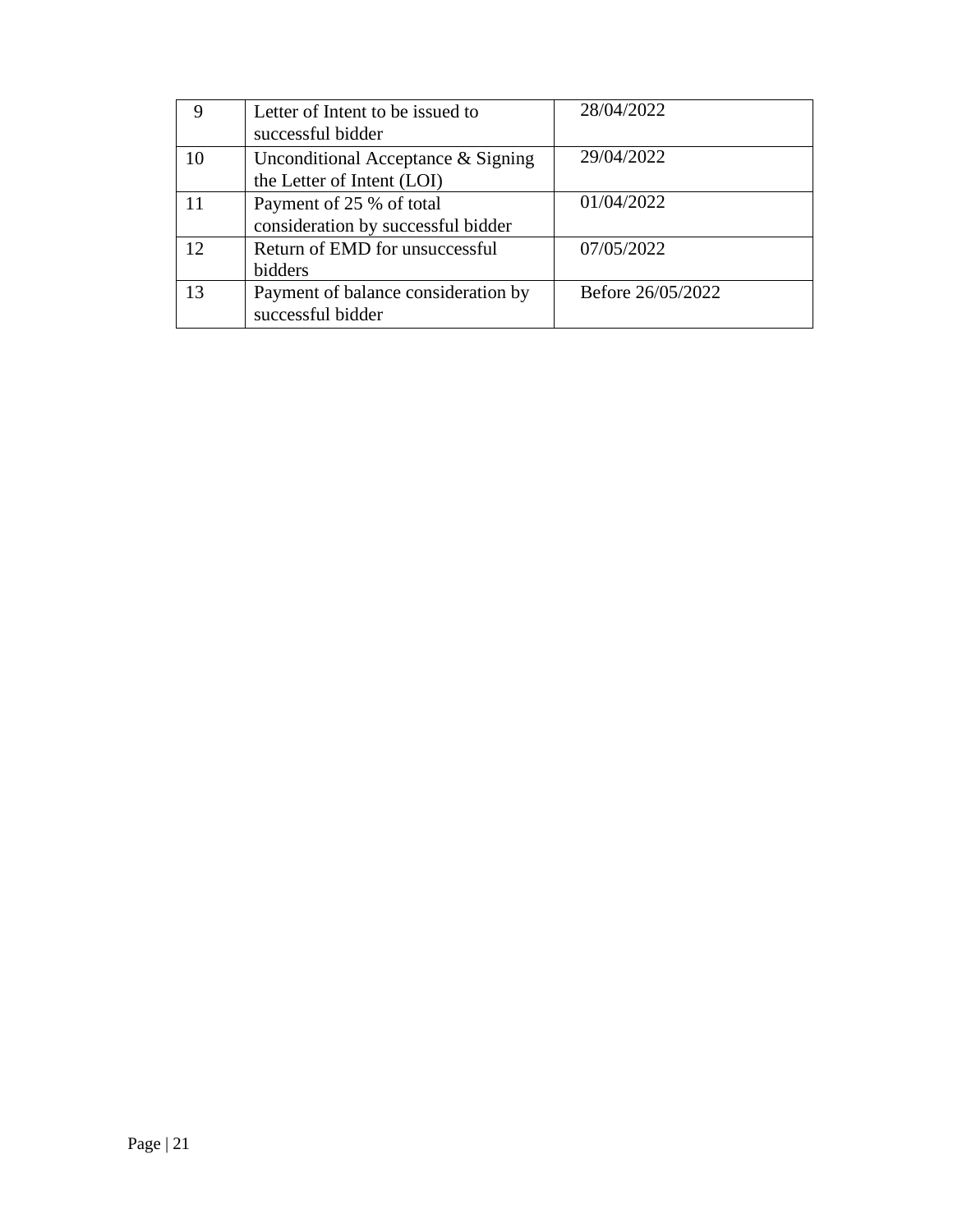*\*Please note that access to documentation, additional information and site visits will be granted only once the bidder submits the bid form and declaration form proving his eligibility to participate in the bidding process.*

*Note–*

*In case the final sale consideration is not paid within the timeline, the Liquidator shall forfeit the EMD and cancel the Sale.*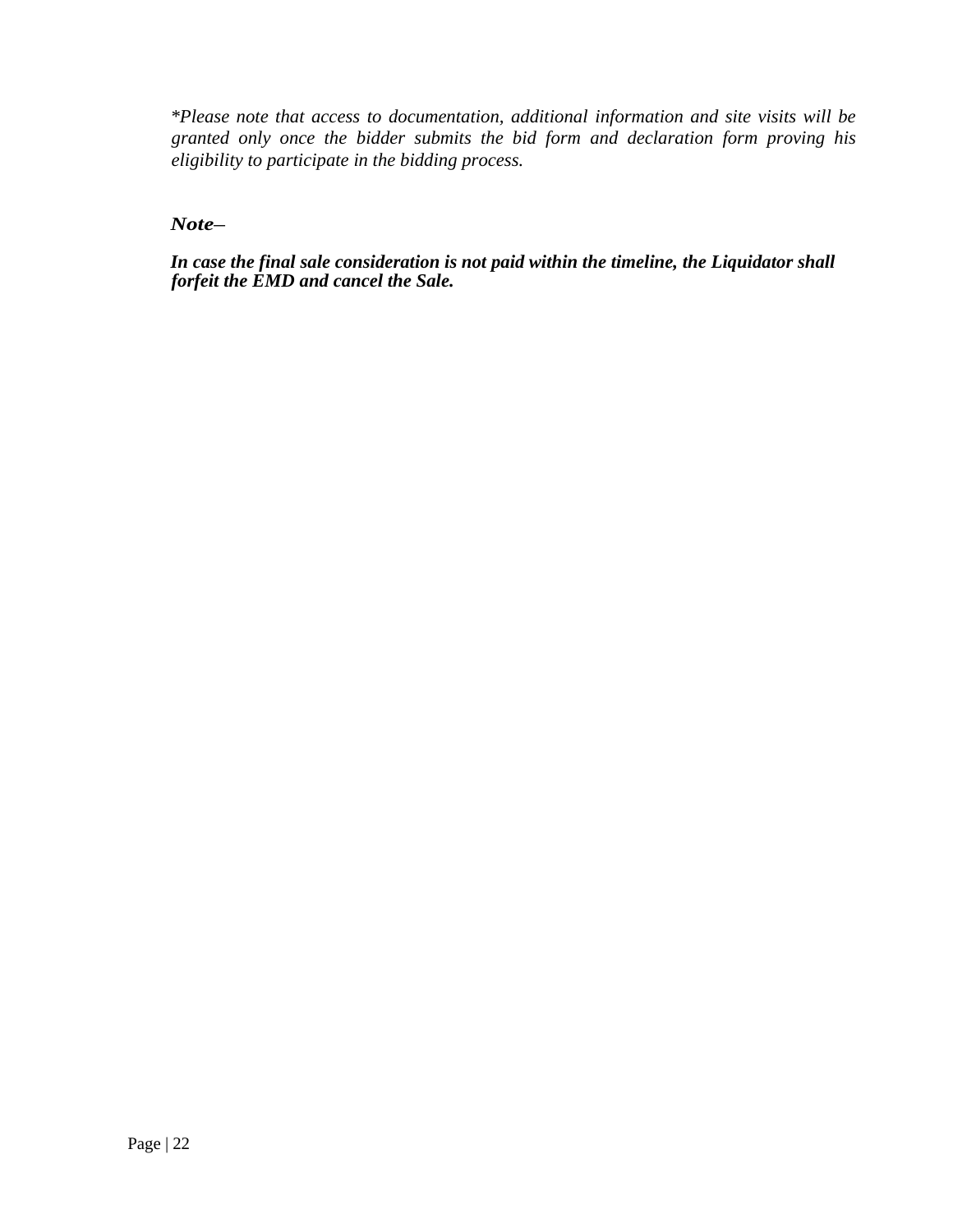#### FORMAT A

#### **EARNEST MONEY AMOUNT PAYMENT BY AN ASSOCIATE COMPANY**

To

Mr. Bimal Kanti Choudhury Liquidator–B. D. Motors Limited Having its Communication Address :77A/50 Raja S.C.Mallick Road, 8 S.P.B.Block, Kolkata-700092 ("Liquidator")

[*Copy to:*]

[*Insert name of the Bidder with address*]

Dear Sir,

**Sub:** Payment of the amounts of Earnest Money on behalf of the Bidder in relation to the auction of assets of–B. D. Motors Limited.

In light of the bid for assets of B.D. Limited submitted by [*Insert name of the Bidder with address*] in accordance with and subject to the provisions of the E-Auction Process Information Document dated 9<sup>th</sup> April 2022 in relation to the captioned transaction ("E-**Auction Process Information Document**"), issued by the Liquidator,

[*Insert name and address of the Associate Company and address of the head office*] hereby declares and confirms it is [an/the] [*Insert relationship of the Associate Company with the Bidder*] of the Bidder (**"Associate Company"**),and the payment of the Earnest Money amount vide[*Insert mode of payment*] (**"Payment"**) is on behalf of the Bidder. The Associate Company acknowledges that such amounts paid as Earnest Money shall be subject to the terms of the Process Memorandum and hereby waives any right to claim any refund or adjustment of the amounts of such Payment except in accordance with the terms of the E-Auction Process Information Document.

The Associate Company hereby represents and warrants that payment of amounts on behalf of the Bidder is in compliance with Applicable Law.

Capitalized terms used but not defined in this letter shall have the meanings ascribed to such terms in the E-Auction Process Information Document.

Thanking you,

Yours sincerely,

……………………………………..

[Signature and name of the Authorised Officer of the Associate Company]

Rubber stamp / seal of the Associate Company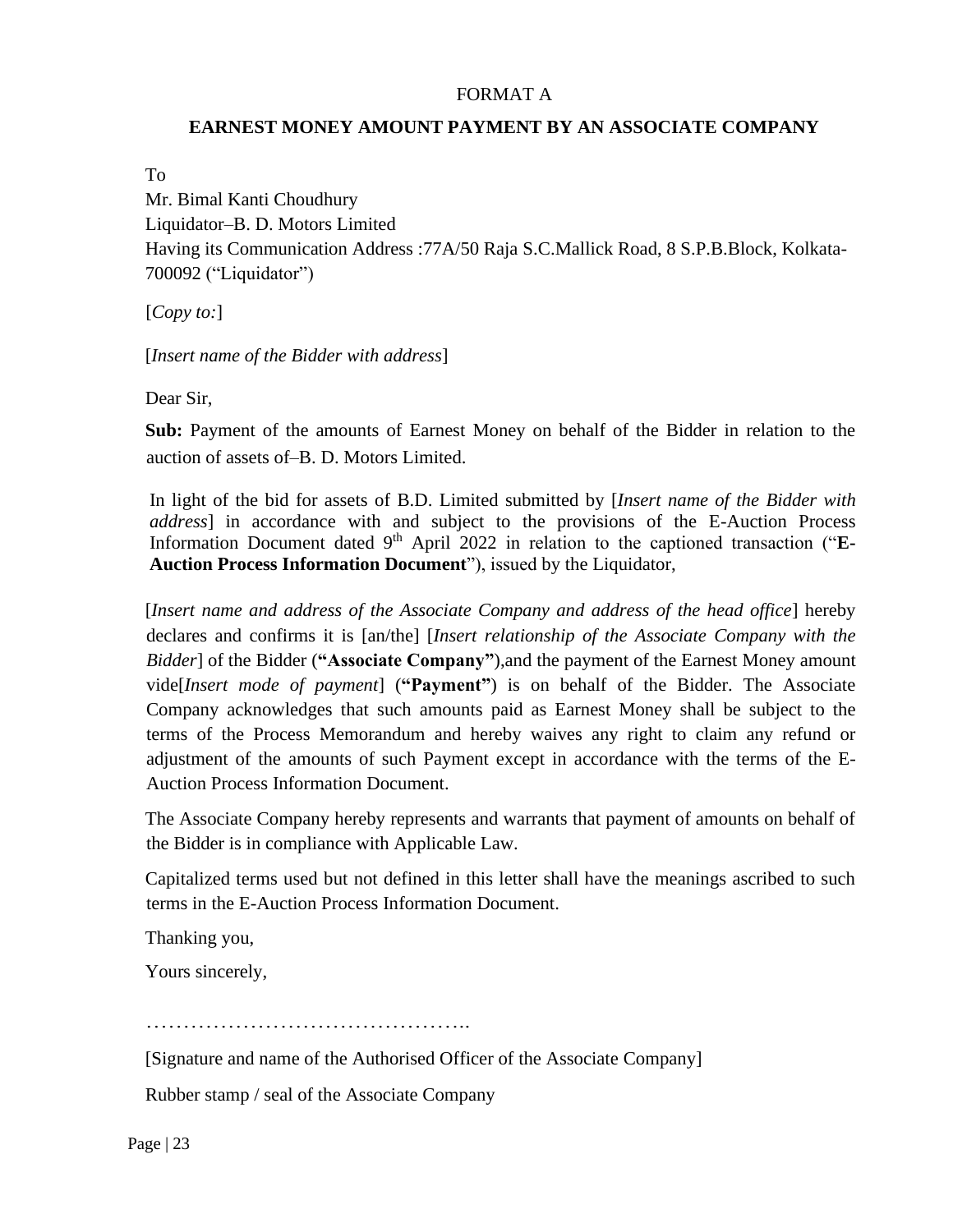# **ACKNOWLEDGMENT**

We hereby acknowledge and confirm the statements set out above by the Associate Company.

Yours sincerely,

……………………………………..

[*Signature and name of the Authorised Officer of the Bidder*]

Rubber stamp / seal of the Bidder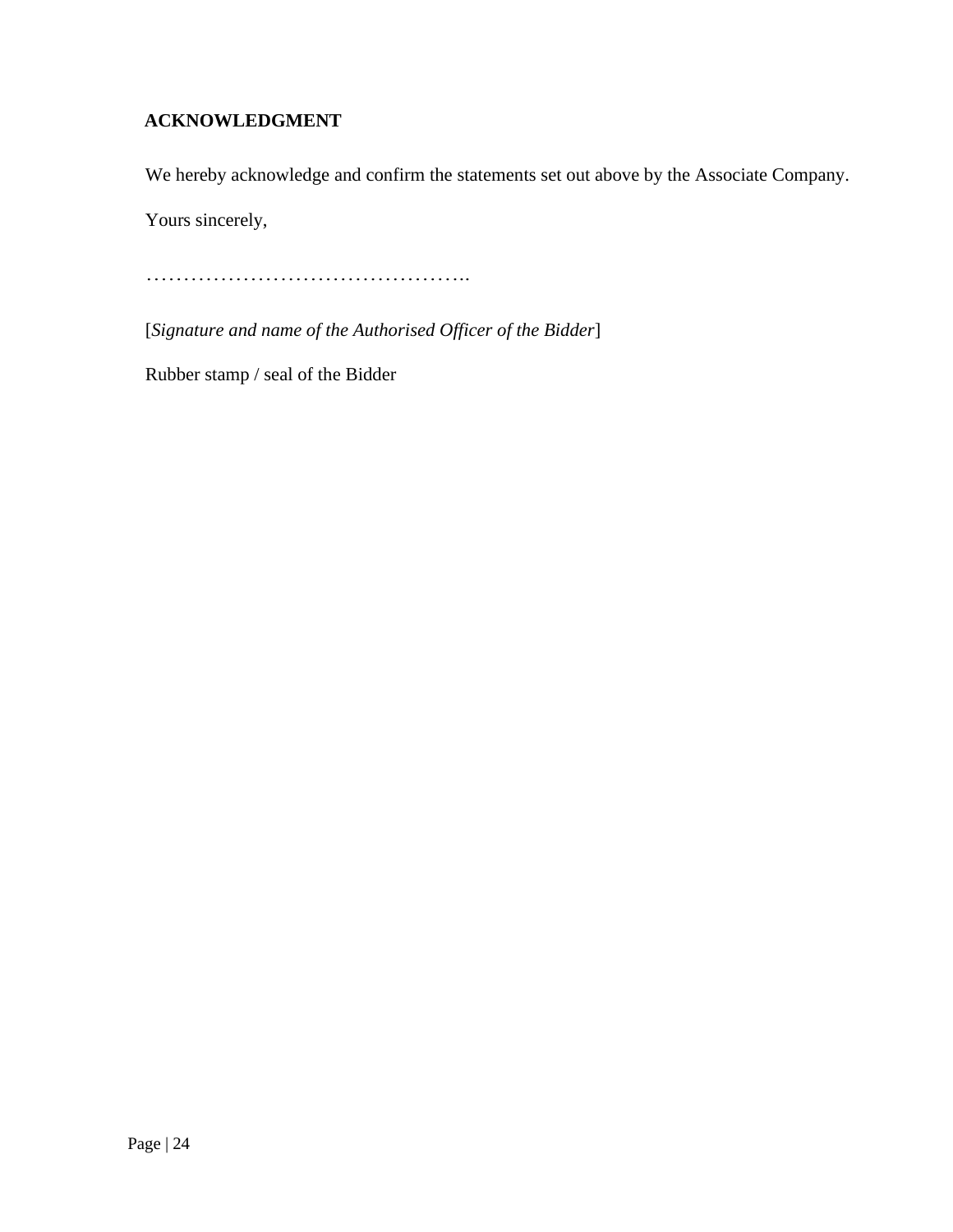# ANNEXURE I **AFFIDAVIT AND UNDERTAKING**

Date:

Mr.Bimal Kanti Choudhry

The Liquidator, B. D. Motors Limited (In liquidation) Having its communication address at 77A/50 Raja S.C. Mallick Road, 8 S.P.Block, Kolkata-700092

Sub: Disclosure of eligibility under section 29A of the Insolvency and Bankruptcy Code, 2016 and declaration for submitting bid for e-auction.

Dear Sir,

A. I hereby submit this declaration under Section 29A of the Insolvency and Bankruptcy Code,2016 ("Code"):

I have understood the provisions of section 29A of the Code. I confirm that neither XYZ Limited nor any person acting jointly with XYZ Limited or any person who is a promoter or in the management or control of XYZ Limited or any person acting jointly with XYZ Limited:

- (a) Is a undischarged insolvent;
- (b) Is a willful defaulter in accordance with the guidelines of the Reserve Bank of India issued under the Banking Regulation Act,1949;
- (c) has an account, or an account of a corporate debtor under the management or control of such person or of whom such person is a promoter, classified as non-performing asset in accordance with the guidelines of the Reserve Bank of India issued under the Banking Regulation Act, 1949 or the guidelines of a financial sector regulator issued under any other law for the time being in force and at least a period of one year has lapsed from the date of such classification till the date of commencement of the corporate insolvency resolution process of the corporate debtor:
- (d) has been convicted for any offence punishable with imprisonment: for two years or more under any Act specified under the Twelfth Schedule; for seven years or more under any law for the time being in force: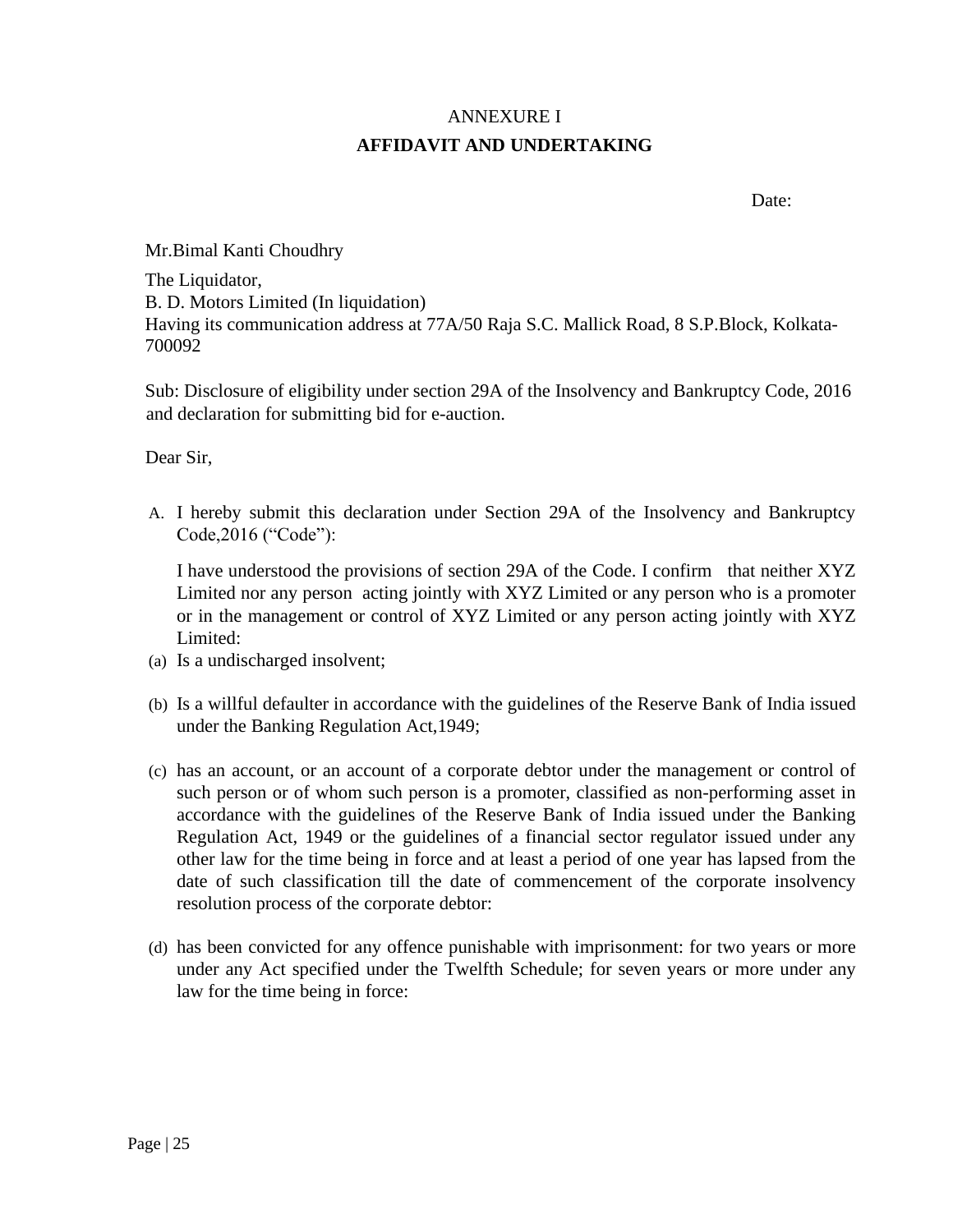- (e) is disqualified to act as a director under the Companies Act,2013;
- (f) is prohibited by the Securities and Exchange Board of India from trading in securities or accessing the securities markets;
- (g) has been a promoter or in the management or control of a corporate debtor in which a preferential transaction, undervalued transaction, extortionate credit transaction or fraudulent transaction has taken place and in respect of which an order has been made by the Adjudicating Authority under this Code;
- (h) has executed a guarantee in favour of a creditor in respect of a corporate debtor against which an application for insolvency resolution made by such creditor has been admitted under this Code;
- (i) is subject to any disability, corresponding to clauses (a) to (h) of Section 29A,under any law in a jurisdiction outside India; or
- (j) has a connected person (as defined in Explanation to Section 29A) who is ineligible under clauses (a) to (i) of Section 29A.

I therefore, confirm that XYZ Limited is eligible to be bidder in accordance to Section 29A of the Insolvency and Bankruptcy Code, 2016 ("Code").

I undertake on behalf of XYZ Limited, that during the Liquidation Process, no person who would be considered as Connected Person and is not eligible to submit resolution plan under section 29A of Insolvency and Bankruptcy Code,2016 and the regulation 38 of IBBI (Insolvency Resolution Process of Corporate Persons) regulations, 2016 shall be engaged in the management and control of corporate debtor.

- B. I declare and undertake that in case XYZ Limited becomes ineligible at any stage during the Liquidation Process, it would inform the Liquidator forthwith on becoming ineligible.
- C. I also undertake that in case the XYZ Limited becomes ineligible at any time after submission of the EMD, then the EMD would be forfeited and the same would be deposited in the account of B. D. Motors Limited (In liquidation).
- D. I also further undertake that my winning bid amount will remain binding unless rejected by the Liquidator.
- E. I confirm that the said declaration and disclosure is true and correct.
- F. I am duly authorised to submit this declaration by virtue of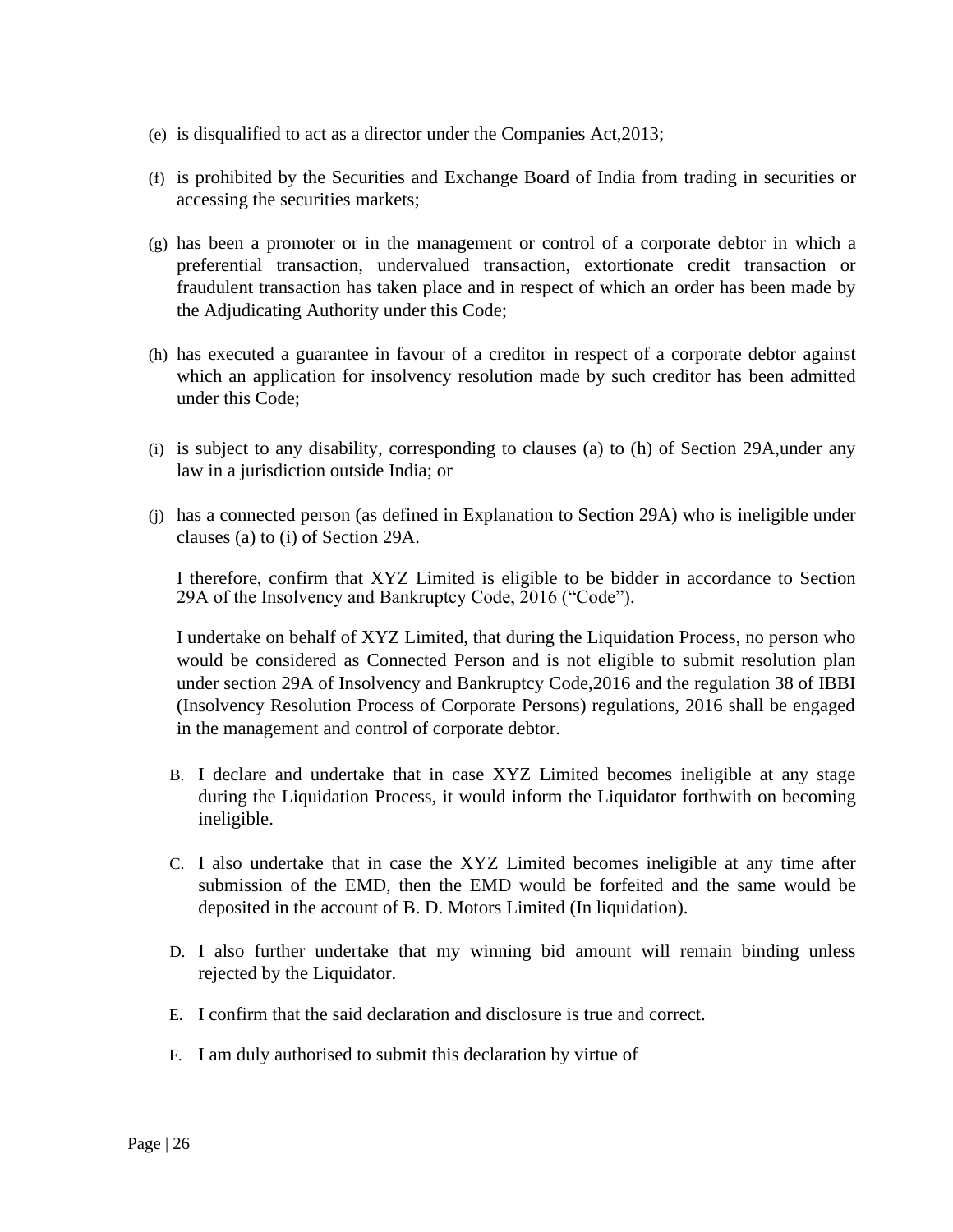# (DEPONENT)

### VERIFICATION

I, the deponent above, do hereby solemnly declare and affirm that the above statement given by me is true and correct to the best of my knowledge and belief and nothing stated above is false or mis representation or misleading.

(DEPONENT)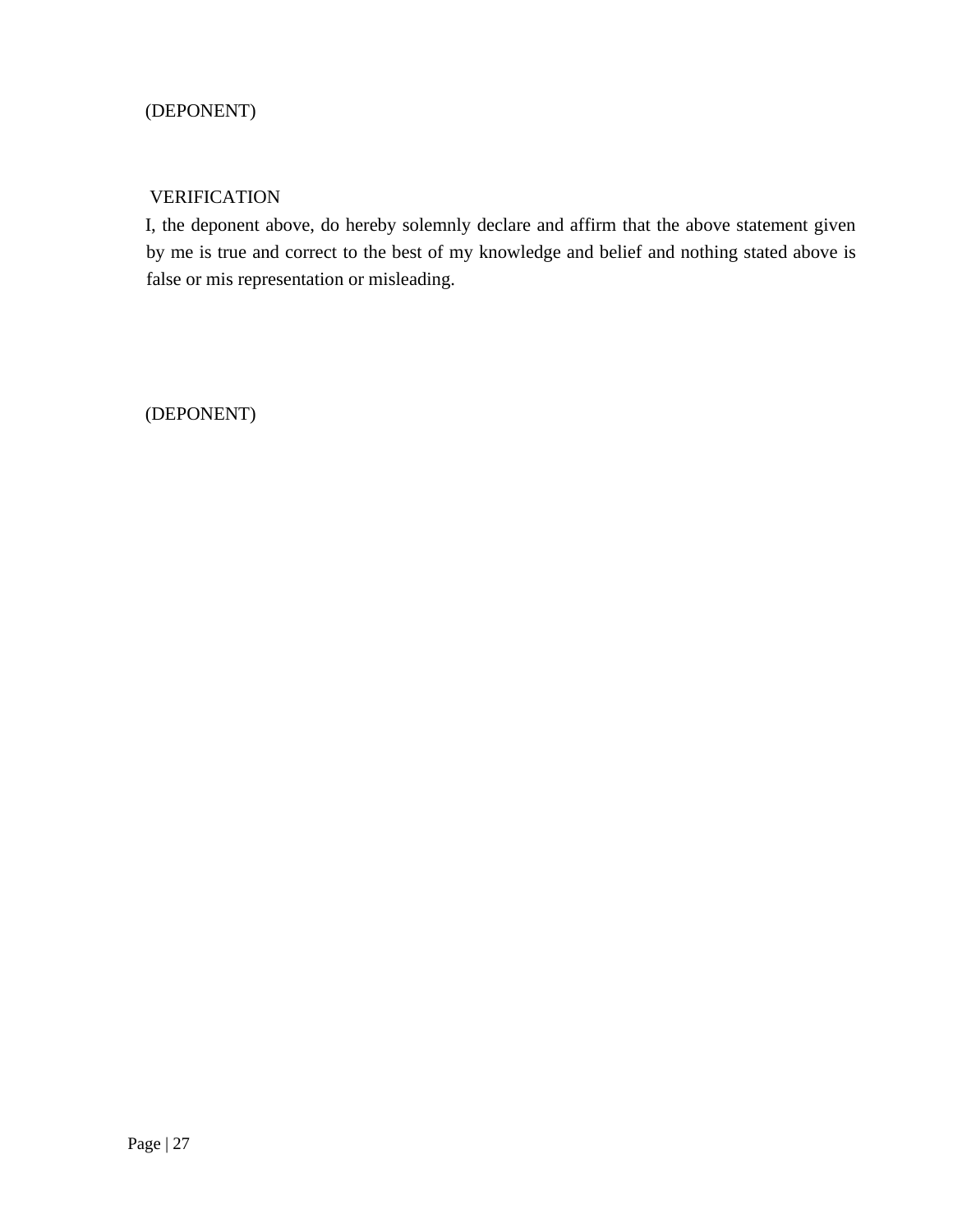# ANNEXURE II

#### **BID Application Form**

(Please fill up separate Bid application forms for each Lot/property)

Date:

To Mr.Bimal Kanti Choudhry The Liquidator, B. D. Motors Limited (In liquidation) Having its communication address at 77A/50 Raja S.C.Mallick Road, 8 S.P.Block, Kolkata-700092

Dear Sir,

I am desirous in participating in the E-Auction announced by you in the newspaper publication dated 9 th April 2022 ……………………………. in

……………………………………………………………..(name of Newspaper).

#### **Details of Corporate Debtor**:

| Name of the Company        | B. D. Motors Ltd (In Liquidation)           |
|----------------------------|---------------------------------------------|
| <b>Bank Account Number</b> | 30814785989                                 |
| <b>Bank Name</b>           | <b>State Bank of India</b>                  |
| <b>Branch</b>              | <b>SAMB II Kolkata</b>                      |
|                            | Jeevan Deep Building, 1 <sup>st</sup> Floor |
|                            | 1, Middleton Street, Kolkata-700071         |
| <b>IFSC</b> Code           | SBIN0018192                                 |

#### **Details of Bidder**

| Name of the Bidder            |  |
|-------------------------------|--|
| <b>Constitution of Bidder</b> |  |
| <b>Contact Person</b>         |  |
| Phone No. of Contact Person   |  |
| Email ID of the Bidder        |  |
| PAN No. of the Bidder         |  |
| Address of the Bidder         |  |

#### Details of Payment (Either NEFT/RTGS)

UTR No. (If NEFT/RTGS)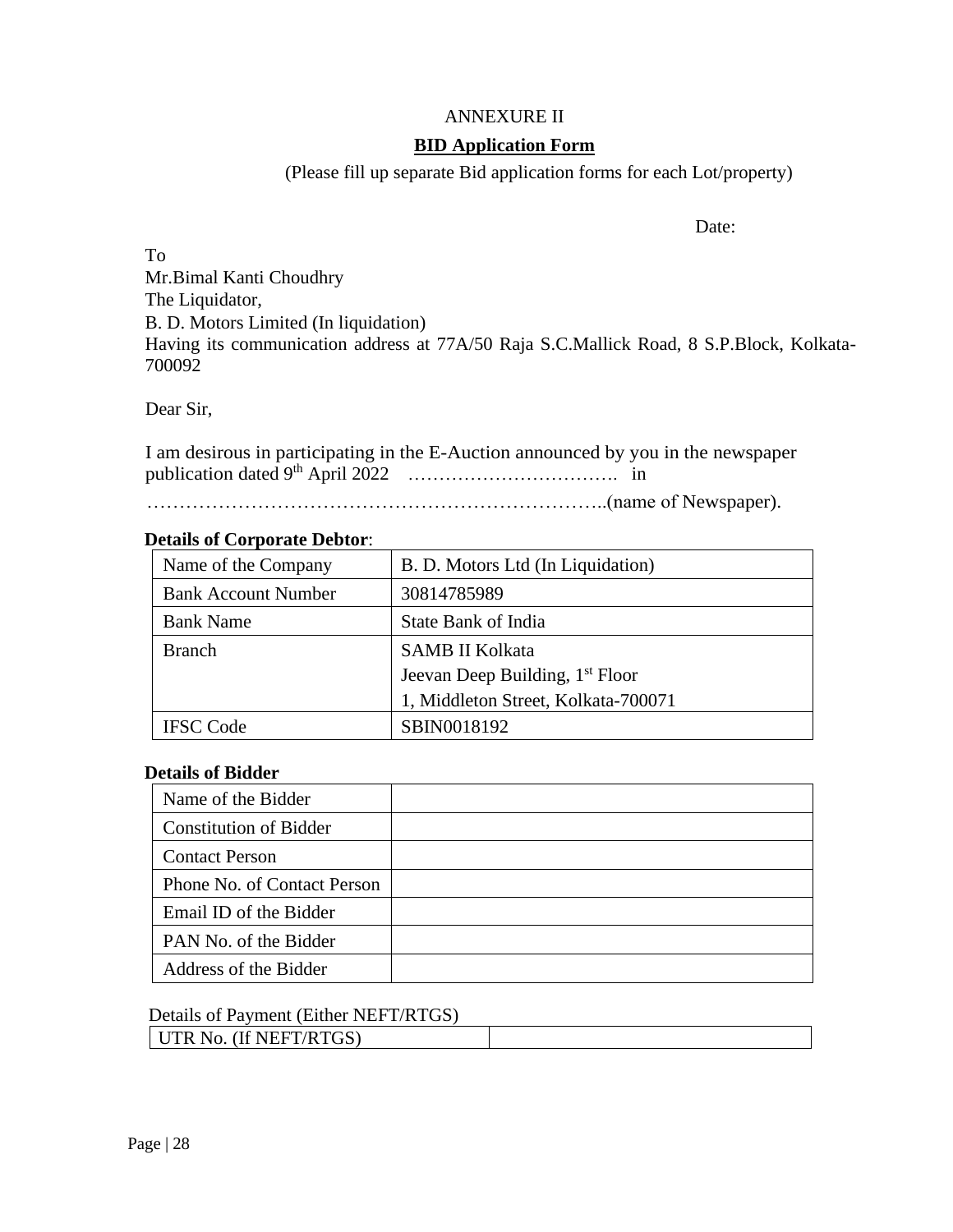#### **Details of Asset:**

| Sale notice for which EMD deposited<br>(Mention the name of newspaper $\&$ date of sale<br>notice) |  |
|----------------------------------------------------------------------------------------------------|--|
| Description of the property                                                                        |  |
| Reserve Price of the property as per Sale Notice                                                   |  |

I/We/M/s……. also enclose copies of the required KYC documents. We request you to kindly verify the same and arrange with the auction portals for issue of an ID and password for us to enable us to take part in the E-Auction.

Date: Signature

Place: STAMP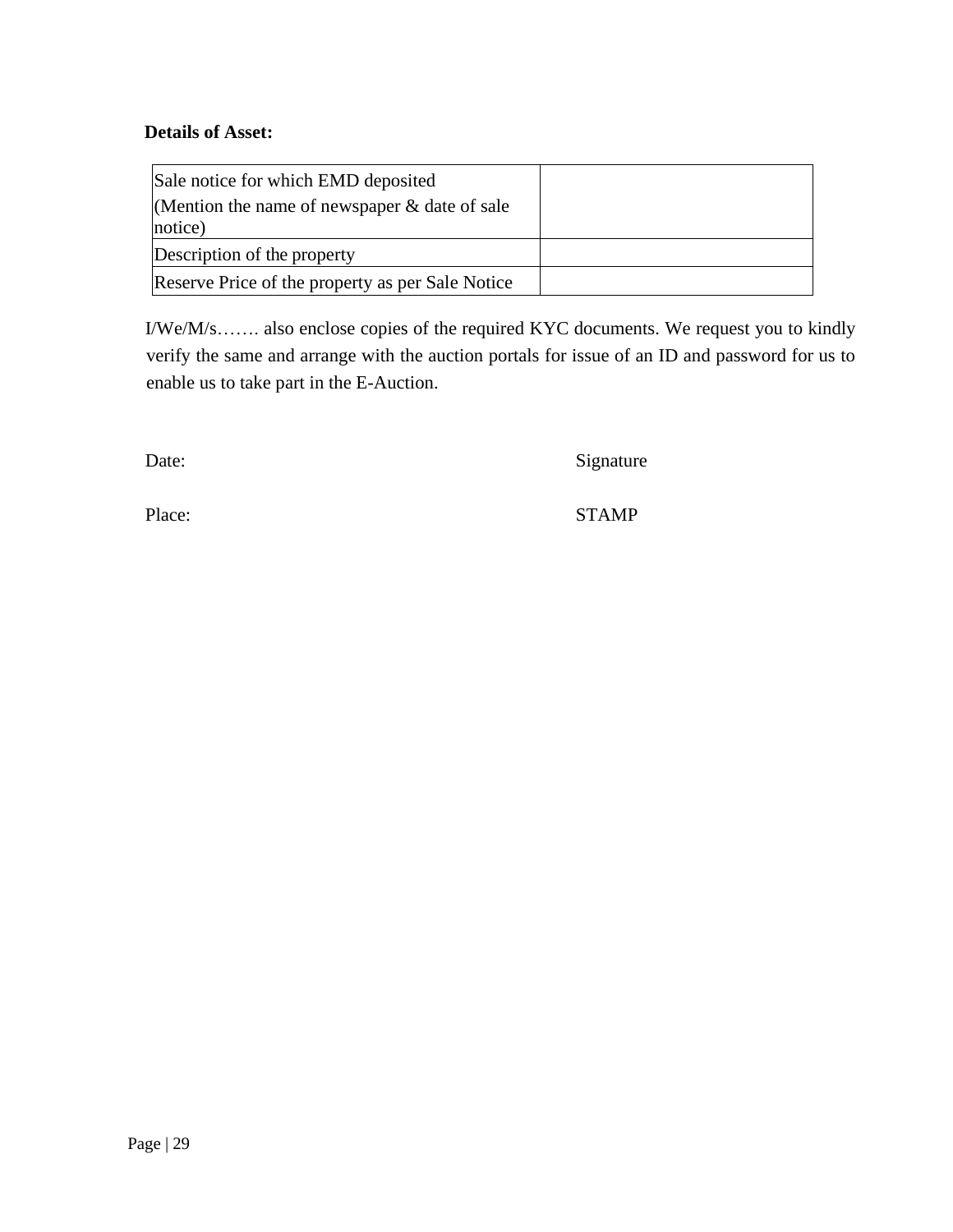#### **Terms and Conditions of the E-auction are as under:**

#### **In addition to the E-Auction Process Information Document, following terms and conditions apply:**

- 1. E-Auction is being held on **"AS IS WHERE IS, AS IS WHAT IS, WHAT EVER THERE IS AND NO RECOURSE BASIS"** and will be conducted "On Line". The auction will be conducted through the approved service provider Right2Vote Infotech Private Limited, at the web portal [www.right2vote.in/eauction/.E](http://www.right2vote.in/eauction/)\_auction Process document containing E- Auction bid form, Declaration by bidders, General terms and conditions of online auction sales are available on Websites [www.right2vote.in/eauction/primus](http://www.right2vote.in/eauction/primus) Interested bidders can register, bid and receive confirmation of their bid online.
- 2. The Prospective Bidders should make their own independent inquiries regarding the encumbrances, title of assets put on auction and claims/rights/dues/ affecting the assets, and should conduct their own due- diligence prior to submitting their bid. The E-Auction advertisement does not constitute and will not be deemed to constitute any commitment or any representation of the Liquidator. The property is being sold with all the existing and future encumbrances/claims/dues/demands whether known or unknown to the Liquidator. The Liquidator shall not be responsible in any of way for any third party claims/rights/dues.
- 3. The Prospective Bidders should submit the evidence for EMD deposit like UTR number along with the Request Letter for participation in E-auction, self-attested copies of (i) Proof of identity (KYC) viz. Voter ID card/ Driving License/ Passport etc., (ii) Current Address-Proof for communication, (iii) PAN card of Bidder, (iv) Valid Email ID, (v) contact number(Mobile/Landline) of the bidder etc., to the office of Liquidator by 24<sup>th</sup>April 2022 till 6:00PM. Scanned copies of the original of these documents can also be submitted to the Email ID of Liquidator.
- 4. Names of Eligible Bidders will be identified and conveyed by the Liquidator to participate in online E-auction on the portal [www.right2vote.in/eauction/primus.](http://www.right2vote.in/eauction/primus.%20The)  [The](http://www.right2vote.in/eauction/primus.%20The) Liquidator and/or Right2Vote will provide User ID  $\&$  Password to the Eligible Bidders after due verification of KYC of the Eligible Bidders.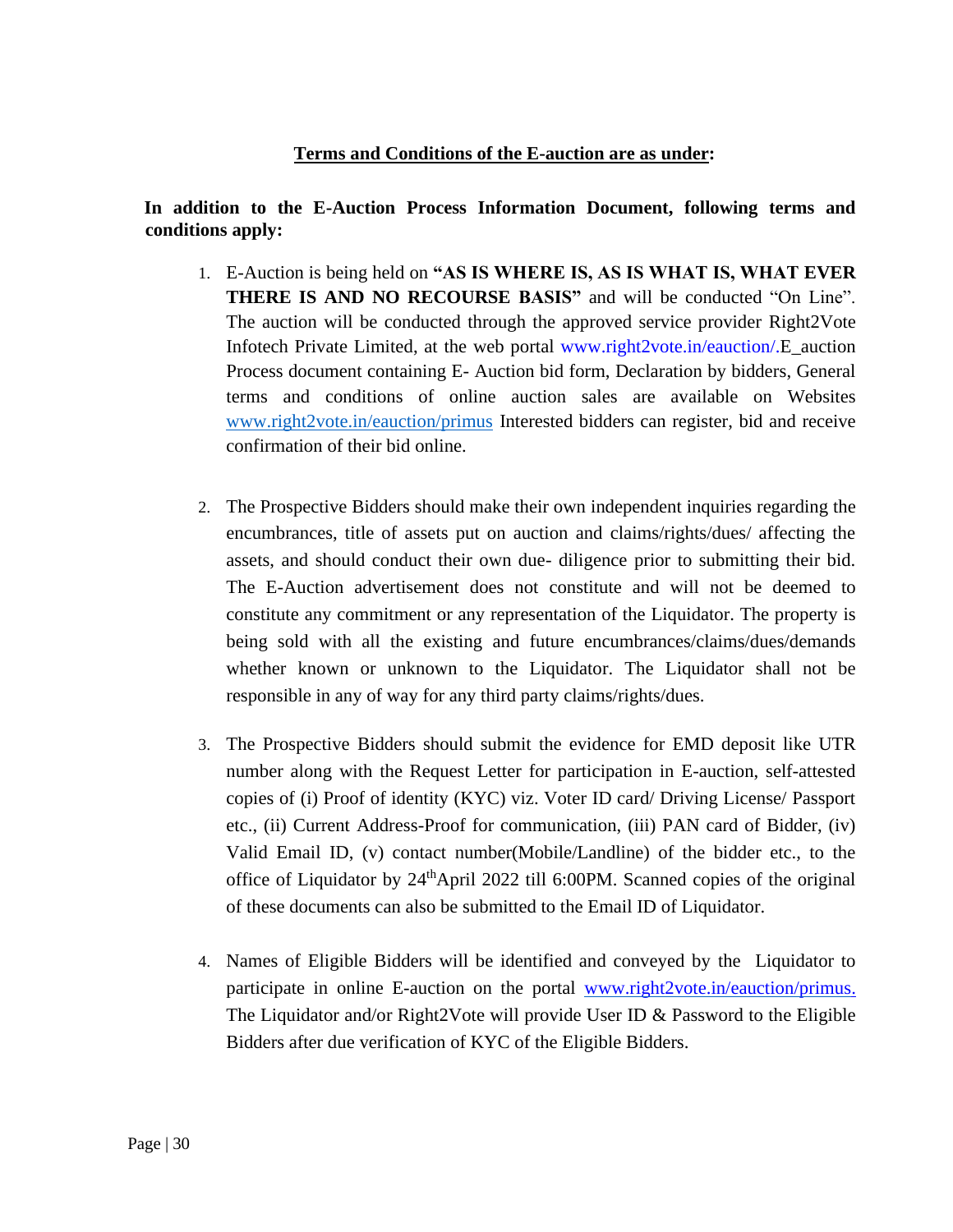- 5. It should be the responsibility of the interested bidders to inspect and satisfy themselves about the property before submission of the bid.
- 6. Liquidator has right to demand documents from bidder for the process and in case the documents are not provided, the liquidator may disqualify the bid.
- 7. The E-Auction / bidding of the assets of B. D. Motors Limited would be conducted on the scheduled Date & Time. The bidder may improve their offering multiple of "Bid Increment Amount" against the property. In case bid is placed in the last 5 minutes of the closing time of the E-auction, the closing time will automatically get extended for 5 minutes.
- 8. Barring unforeseen circumstances the EMD of unsuccessful bidders shall be refunded within the scheduled time. The EMD shall not bear any interest.
- 9. In case of Successful Bidders the EMD shall not carry any interest.
- 10. The Liquidator will intimate through mail to the Successful Bidder, detailing the Total Payable Amount and other Terms and Conditions. The Successful Bidder would have to pay 25% less EMD within time stipulated in this document. Any default in payment of 25% of bid less EMD by the successful bidder would entail forfeiture of EMD already deposited and the property shall be put to re-auction and the defaulting bidder shall have no claim/right in respect of property/amount, whatsoever.
- 11. The Successful Bidder shall bear the registration charges, mutation fee ,legal fees for registration of the property , local and municipal taxes, assessment charges, etc. , and any other applicable fees/charges including dues of the security personnel/labor since the inception of CIRP in respect of the properties put one-Auction.
- 12. The Liquidator is not bound to accept the highest offer and has the absolute right to accept or reject any or all offer(s) or adjourn / postpone / cancel the E-Auction or withdraw any property or portion thereof from the auction proceedings at any stage without assigning any reason there for.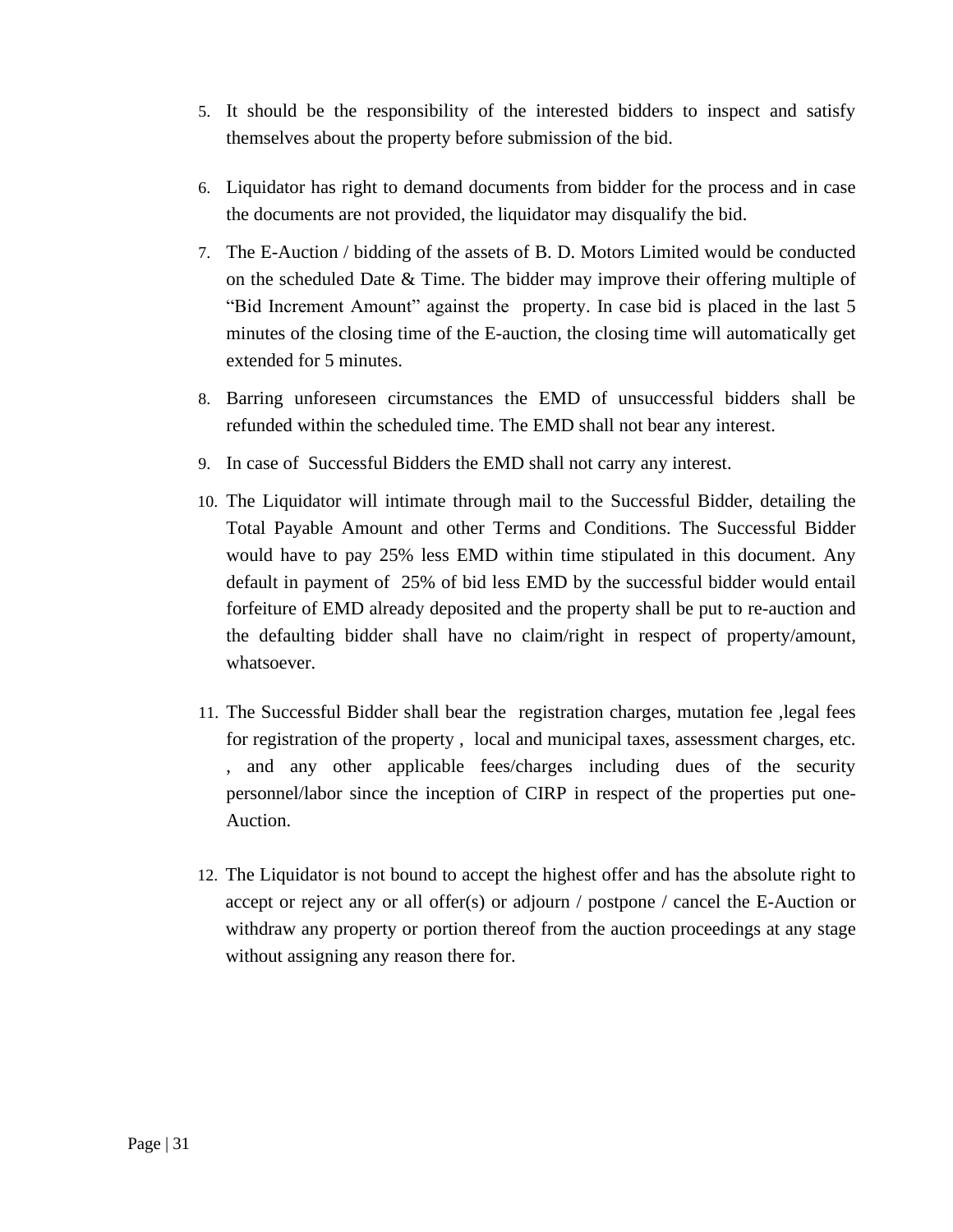- 13. The sale certificate will be issued and / or transaction / sale documents executed in the name of Successful Bidder(s) / Successful E-Auction Process Applicant(s) only and will not be issued in any other name(s).
- 14. The sale shall be subject to conditions prescribed under the Insolvency & Bankruptcy Code, 2016, provisions and regulations there under.
- 15. The decision of the Liquidator on declaration of Successful Bidder shall be final and binding on all the Bidders.

#### **Bimal Kanti Choudhury**

**Liquidator–**B. D. Motors Limited (a company under liquidation process vide NCLT, Kolkata, orderdated6<sup>th</sup>January, 2022) **IBBI Regn. No of Liquidator:** IBBI/IPA-001/IP-P01028/2017-2018/11682 **Address of Liquidator**:77A/50 Raja S.C.Mallick Road, 8 S.P.B.Block, Kolkata-700092 Phone: 9831522717 **EmailID: ipbdmotors@gmail.com**

Date: 9<sup>th</sup>April 2022 Place: Kolkata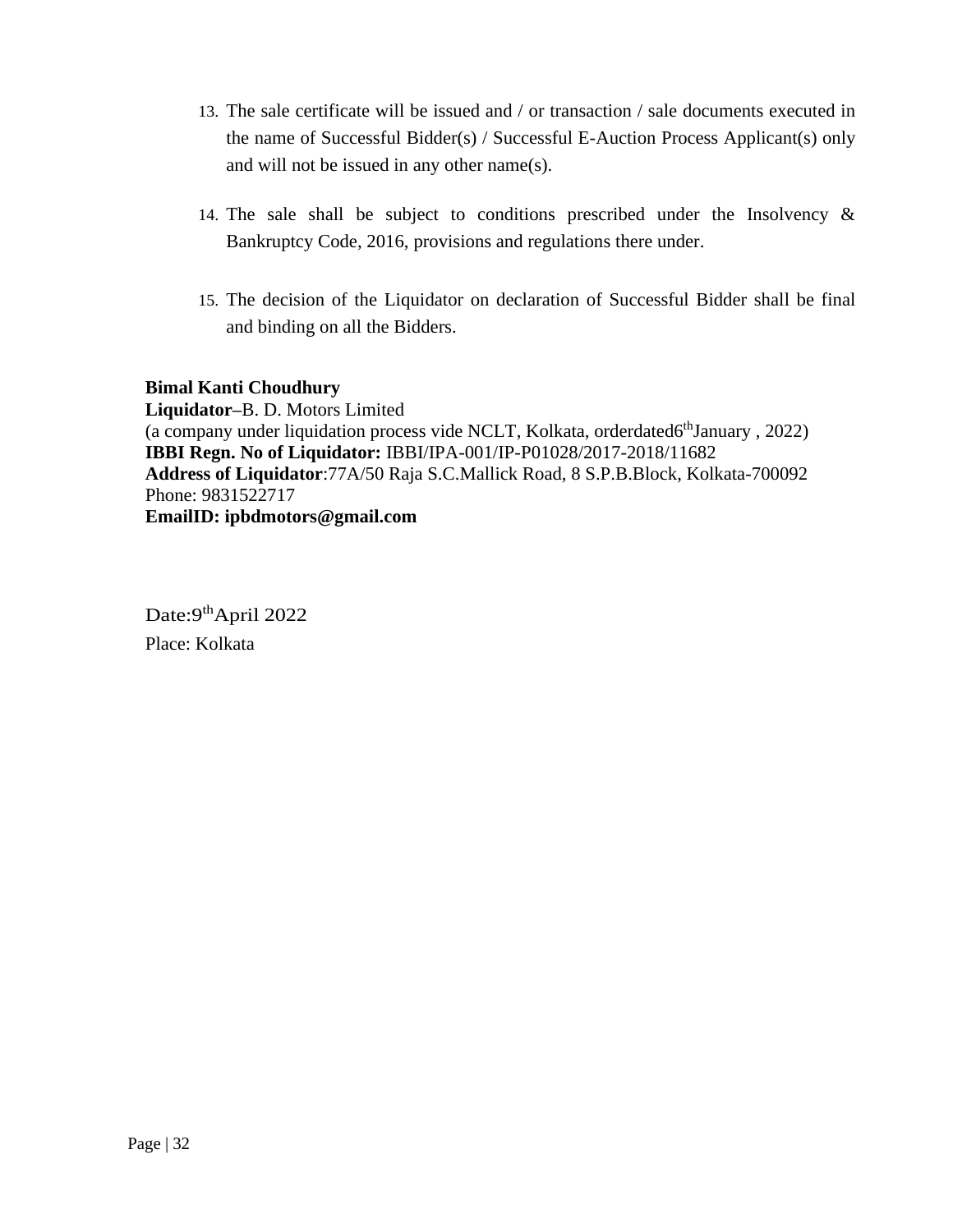# ANNEXURE III

# **Declaration by Bidders**

To,

Bimal Kanti Choudhury The Liquidator, B. D. Motors Limited ( In liquidation)

Dear Sir,

- 1. I / We, the Bidder (s) aforesaid do hereby state that, I / We have read the entire terms and conditions for the sale of assets as specified in the Information Sheet and have understood them fully. I / We, hereby unconditionally agree to confirm with and to be bound by the said terms and conditions and agree to take part in the E-auction process.
- 2. I / We declare that the Earnest Money Deposit (EMD) and the deposit towards purchase–price have been made by me / us as against my/our bid and that the particulars of remittance and all other information given by me/us in the online form is true and correct.
- 3. I / We further understand and agree that if any of the statement / information revealed by me /us is found to be incorrect and / or untrue, the bid submitted by me / us is liable to be cancelled and in such case, the EMD and / or any monies paid by me / us is liable to be forfeited by the Seller ("Liquidator") and the Seller will be at liberty to annul the offer made to me/us at any point of time.
- 4. I / We also agree that after my /our offer given in my /our bid for purchase of property (ies) is accepted by the Seller and if,  $I / We$ , fail to accept or act upon the terms and conditions of the sale or am / are not able to complete the transaction within the time limit specified for any reason whatsoever and /or fail to fulfill any / all the terms and conditions of the auction and offer letter, the EMD and other monies paid by me / us along with the online form and thereafter, are liable to be forfeited. The timeline for payment of final sale consideration may be extended by sole discretion of liquidator, to the extent permissible under the applicable laws and regulations. In case final sale consideration is not paid within time line, the liquidator shall forfeit EMD.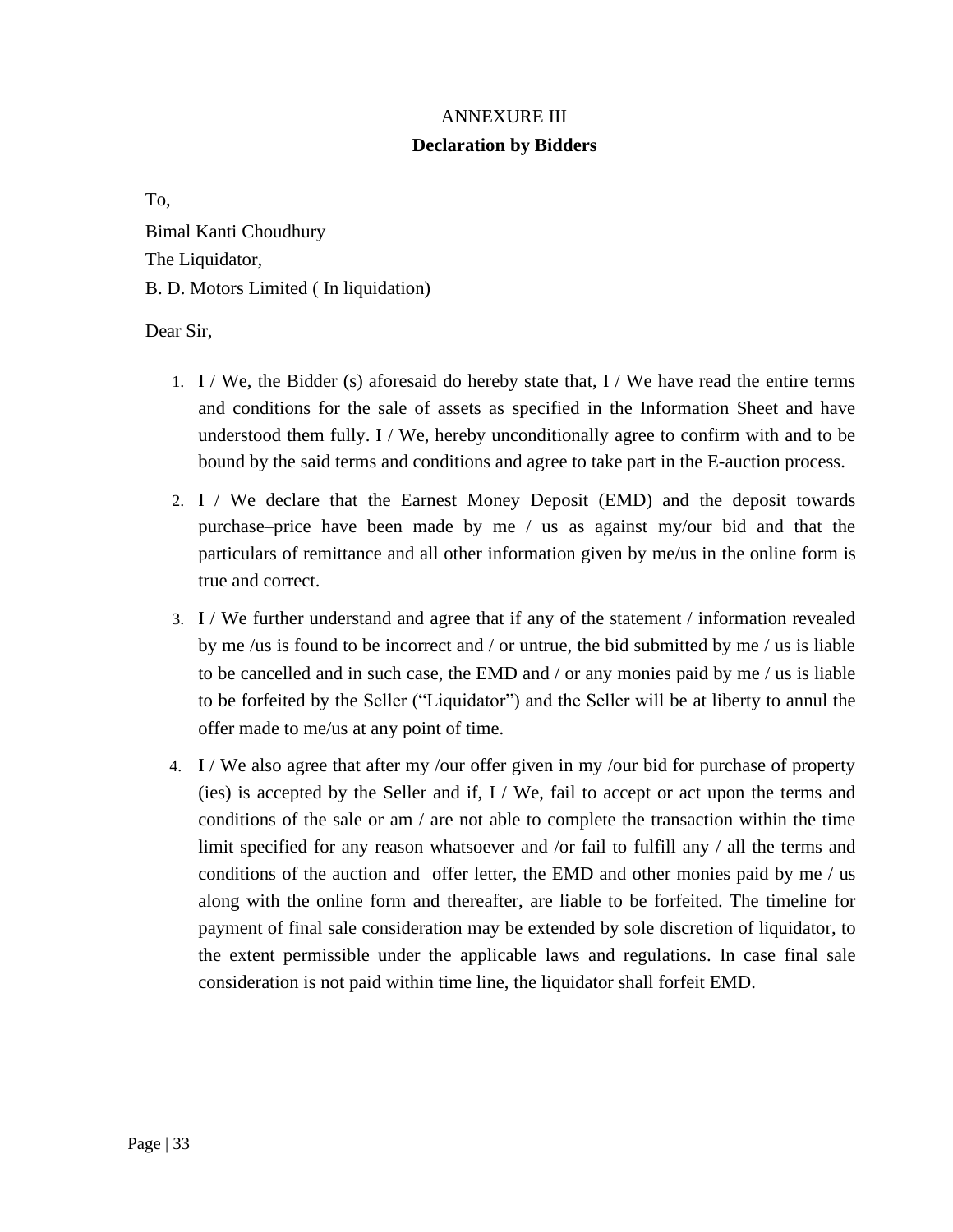- 5. I / We understand that the EMD of all Bidders shall be retained by the Liquidator and returned only after the successful conclusion of the sale of property (ies). I / We, state that I /We, have fully understood the terms and conditions therein and agree to be bound by the same.
- 6. I/We confirm that our participation in the E-auction process, submission of bid or acquisition of the property (ies) pursuant to the provisions of the E-Auction Process Information Document will not conflict with, or result in a breach of, or constitute a default under (i) our constitutional documents; or (ii) any applicable laws; or (iii) any authorization or approval of any government agency or body; or (iv) any judgment, order, injunction, decree, or ruling of any court or governmental authority, domestic or foreign, binding on me / us; or (v) any agreement to which I am /we are a party or by which I am/ We are bound.
- 7. The decision taken by the Liquidator with respect to the selection of the Successful bidder and communicated to us shall be binding on me/us.
- 8. I/We also undertake to abide by the additional conditions if announced during the Eauction including any announcement(s) on correction of and / or additions or deletions of any conditions in relation the E-auction
- 9. I/We confirm that the Seller and his employees, shall not be liable and responsible in any manner whatsoever for my/our failure to access and bid on the E-auction portal due to any unforeseen circumstances etc. before or during the auction event.
- 10. I / We hereby confirm that I / we are eligible to purchase the assets of the Company under Section 29A of the Insolvency and Bankruptcy Code,2016.

(Signature with SEAL)

| Name:    |  |
|----------|--|
|          |  |
| .        |  |
| Address: |  |
|          |  |
|          |  |
|          |  |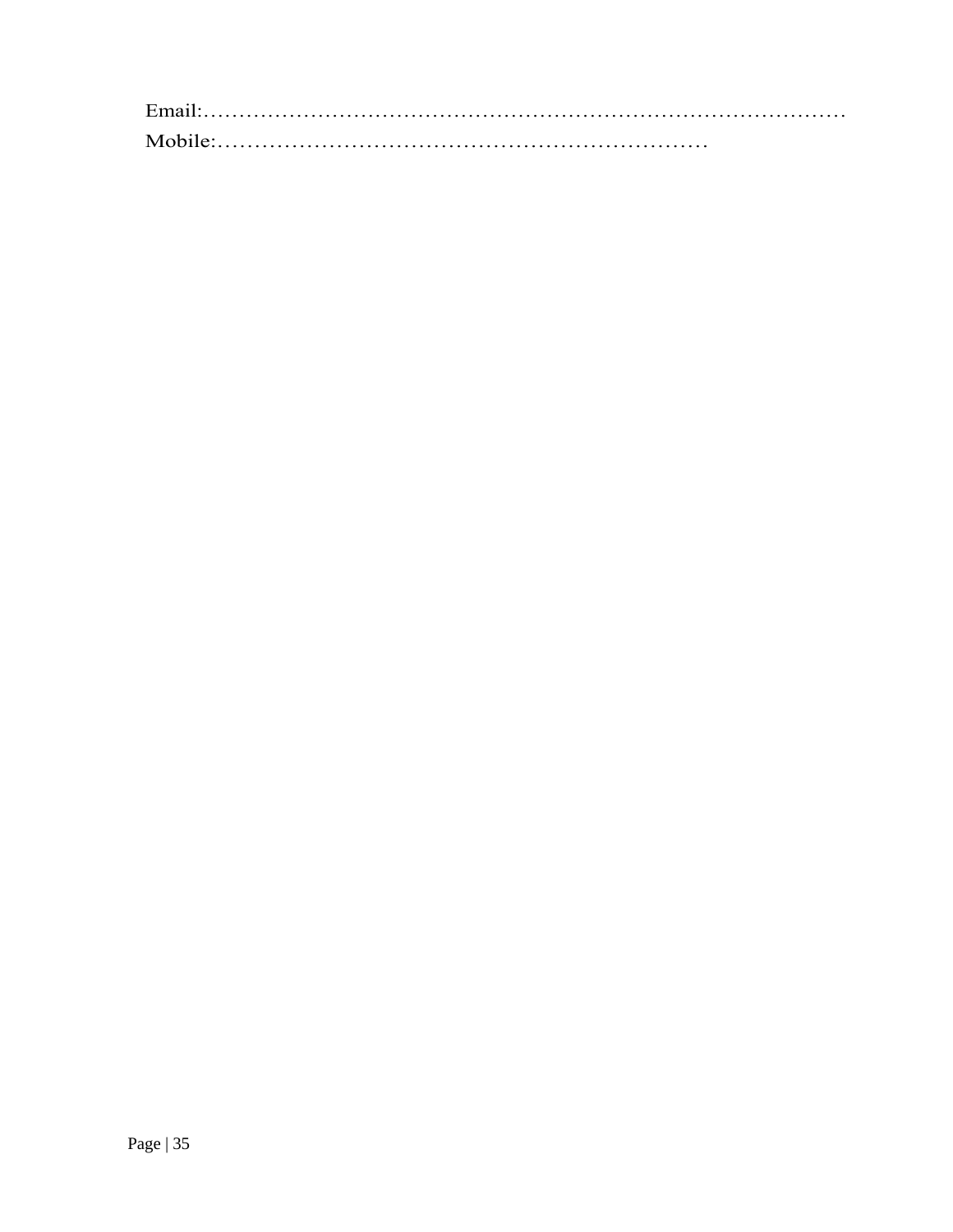# **ANNEXURE IV Technical Terms & Conditions of E-auction sale**

- 1. Intending bidders shall have a valid e-mail ID, valid PAN Card and KYC document to register with the E-Auction Service Provider.
- 2. Intending bidders have to register with the E-auction service provider.
- 3. Only upon verification of the Online Form and confirmation of remittance of EMD will the Eligible Bidders be declared and thereafter, permitted to access the Platform for bidding for a particular Property.
- 4. The Bidder shall be solely responsible for all consequences arising out of the bid submitted by him (including any wrongful bidding) and no complaint/ representation will be entertained in this regard by the Agency he Seller. Hence, Bidders are cautioned to be careful to check the bid amount and alter/rectify their bid if required before confirming the bid submitted.
- 5. Bidders should not disclose their User ID as well as password and other material information relating to the bidding to anyone to safeguard its secrecy.
- 6. Bidders are advised to change the password immediately on receipt thereof.
- 7. The Affidavit and Declaration as per the formats set out in *Annexure I and III* must be executed in accordance with applicable law and it must be issued in accordance with the constitutional documents of the Bidder, if applicable, after obtaining all corporate approvals as may be required. The extract of constitutional documents and certified copies of the corporate approvals must be closed with the declaration. In case of Bidder being an individual, the declaration must be personally signed by the Bidder. In case the Bidder is not an individual, the declaration must be signed by a person who is in full time employment of the Bidder and duly authorized to sign the same.
- 8. All the aforementioned documents are required to be uploaded on the portal and the original physical copies thereof shall be provided by the Successful Bidder to the Seller in accordance with the Process Sale Document.
- 9. All bids placed are legally valid bids and are to be considered as bids from the Bidder himself. Once the bid is placed, the Bidder cannot reduce or withdraw the bid for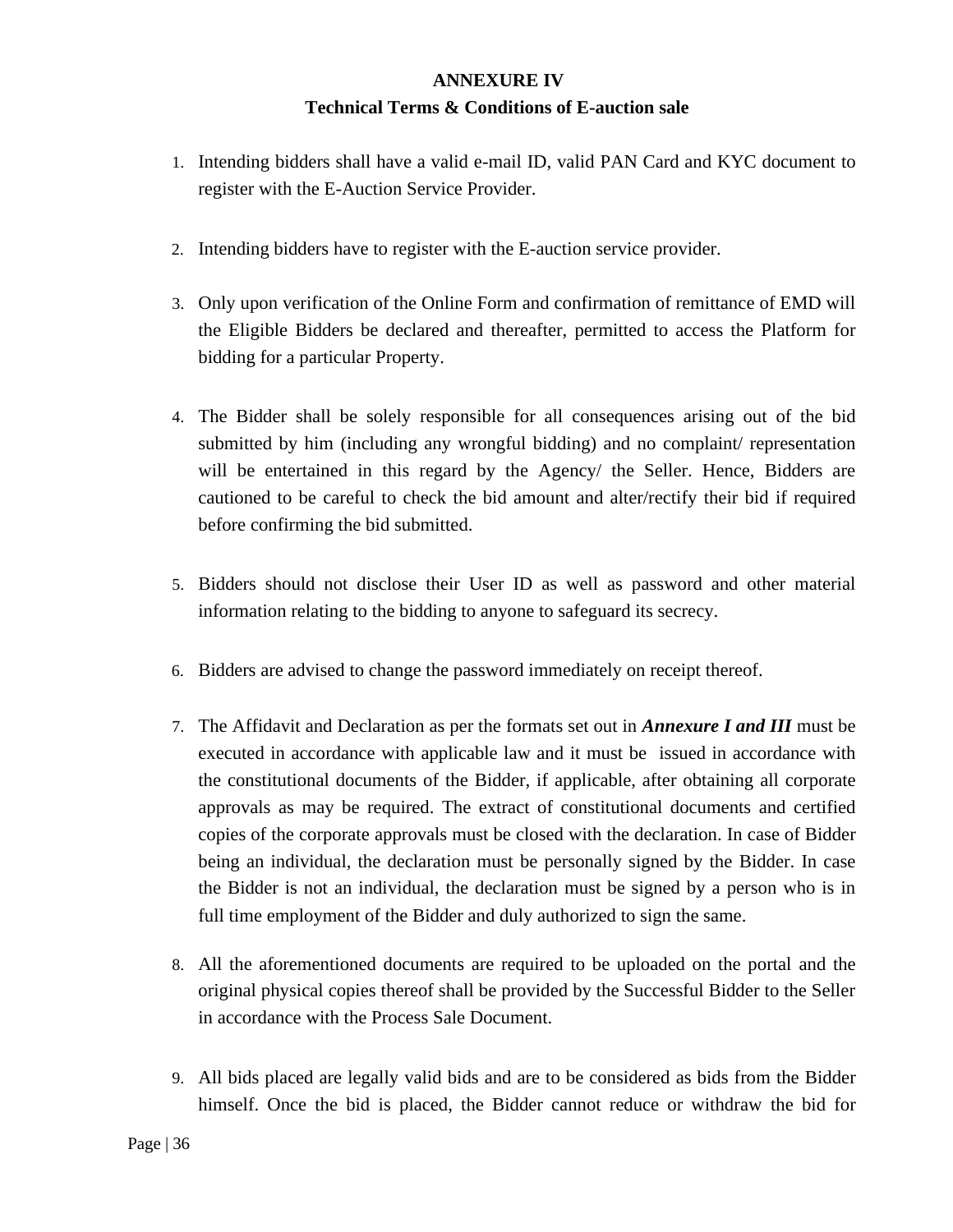whatever reason. If done so, the EMD amount shall be forfeited.

- 10. The highest bid on the auction shall supersede all the previous bids of the respective Bidders. The Bidder with the highest offer/ bid does not get any right to demand for acceptance of his bid.
- 11. After conclusion of the E-auction , the Successful Bidder shall be informed through a message generated automatically by the portal, of the outcome of the E-auction. A separate Intimation shall also be sent to the Successful Bidder. Date of sending the email will be considered as the date of receipt of the intimation i.e. Date of Intimation.
- 12. Bidders may encounter certain unforeseen problems such as time lag, heavy traffic, and system/ power failure at the Bidder's end. To avoid losing out on bidding because of above-mentioned reasons, it is advised not to wait for the last moment.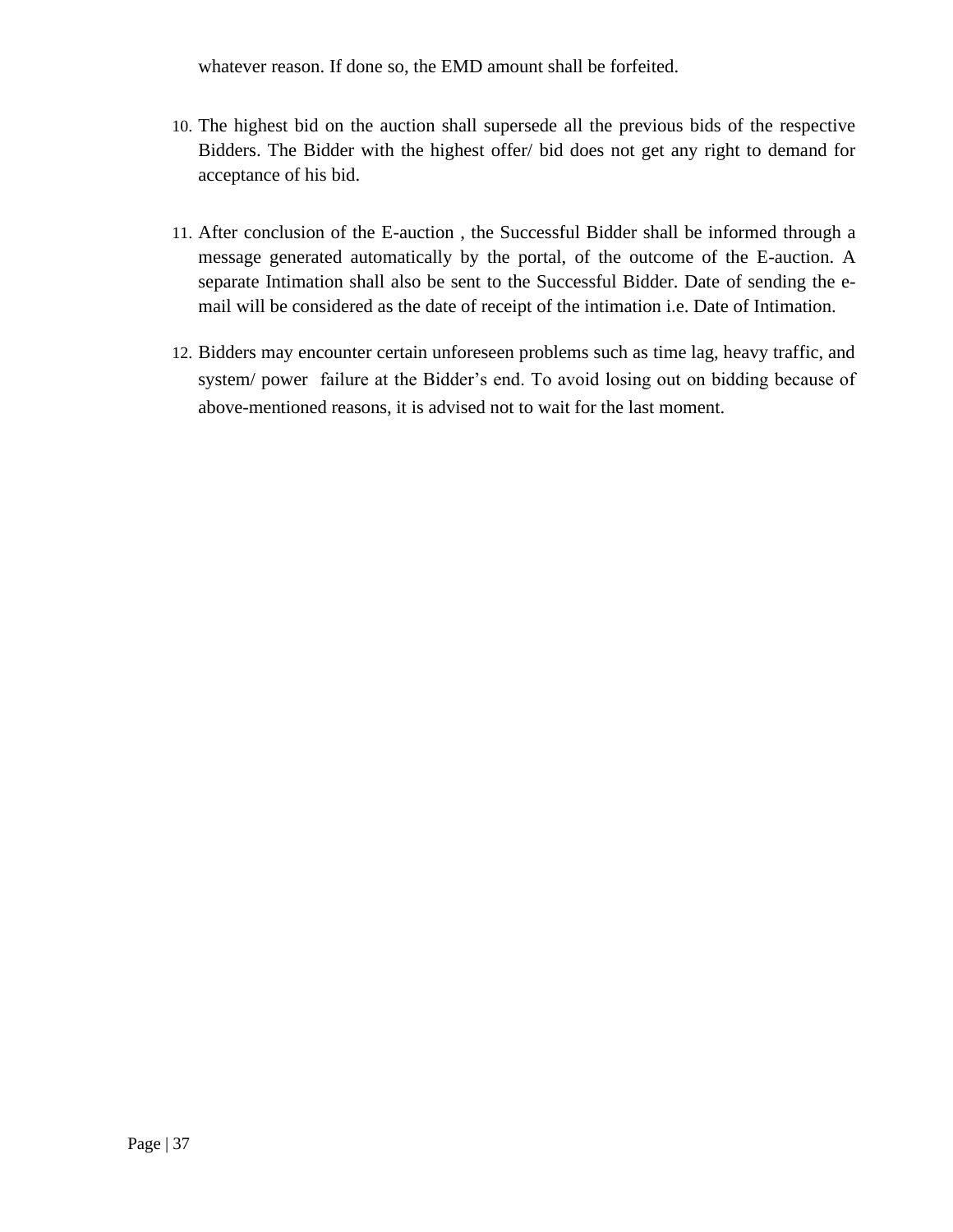# **ANNEXURE V**

# **B. D. Motors Limited (In Liquidation) Assets at Asansol for sale through E-auction on 27th April 2022 Through E-auction portal [www.right2vote.in/eauction/](http://www.right2vote.in/eauction/)**

Sale of Land and Buildings at Asansol, including movables like plant and machinery, owned by B. D. Motors Limited and forming part of the Liquidation Estate formed by the Liquidator, appointed by the Hon'ble National Company Law Tribunal, Kolkata Bench *vide* Order dated 6<sup>th</sup> January, 2022. The Sale will be done by the undersigned through the E-Auction platform: https://right2vote.in/eauction/

| <b>Assets</b>                                  | <b>Reserve</b> | <b>EMD</b> |
|------------------------------------------------|----------------|------------|
|                                                | Price          | Amount     |
|                                                | Rs.            | Rs.        |
| Freehold Land & Buildings including movables   | 6,00,00,000    | 60,00,000  |
| like plant & machinery located at Asansol      |                |            |
| (Dakshin Dhadka Area) abutting Kolkata -       |                |            |
| Delhi Road (NH-02), covering Plot Nos :33,     |                |            |
| 49, 50/1047, 51 to 66, 66/1032, 67 covering an |                |            |
| area of 143.475 Decimal = 86 Kattah 12 Chittak |                |            |
| 38 Sq.ft, be a little more or less, along with |                |            |
| facilities which include car show room with    |                |            |
| service facilities coming within Ward #25 of   |                |            |
| Asansol Municipal Corporation, West            |                |            |
| Burdwan, West Bengal - 713302, previously      |                |            |
| used to house a car show room, service centre, |                |            |
| etc.                                           |                |            |

**The sale shall be subject to the Terms and Conditions fully described in the E-Auction Process Document available at [https://right2vote.in/eauction](https://right2vote.in/eauction/)**/